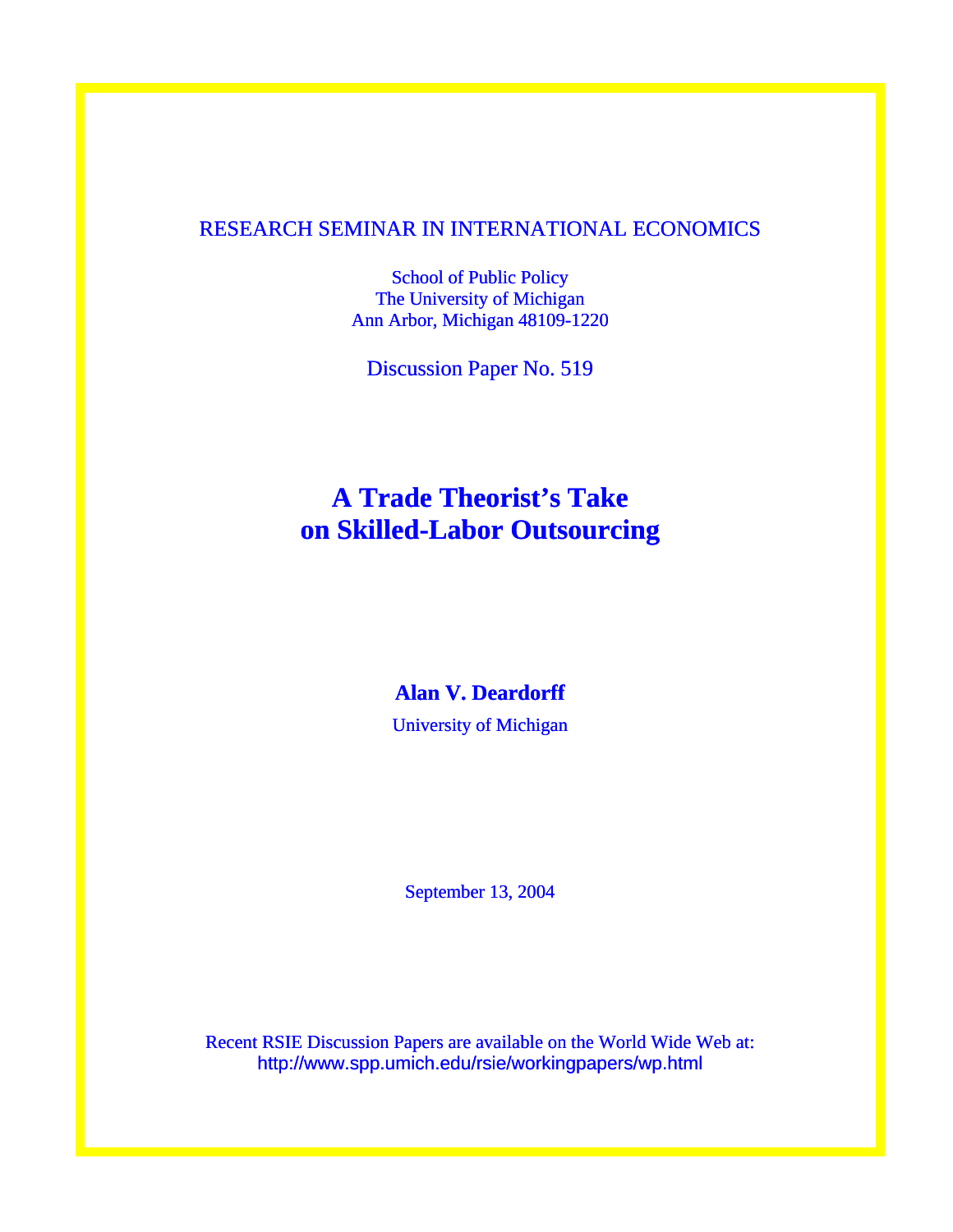# **A Trade Theorist's Take on Skilled-Labor Outsourcing**

**Alan V. Deardorff** 

**The University of Michigan** 

Paper prepared for a Special Issue of the *International Review of Economics and Finance*  "Outsourcing and Fragmentation: Blessing or Threat?" Edited by Henryk Kierzkowski

September 13, 2004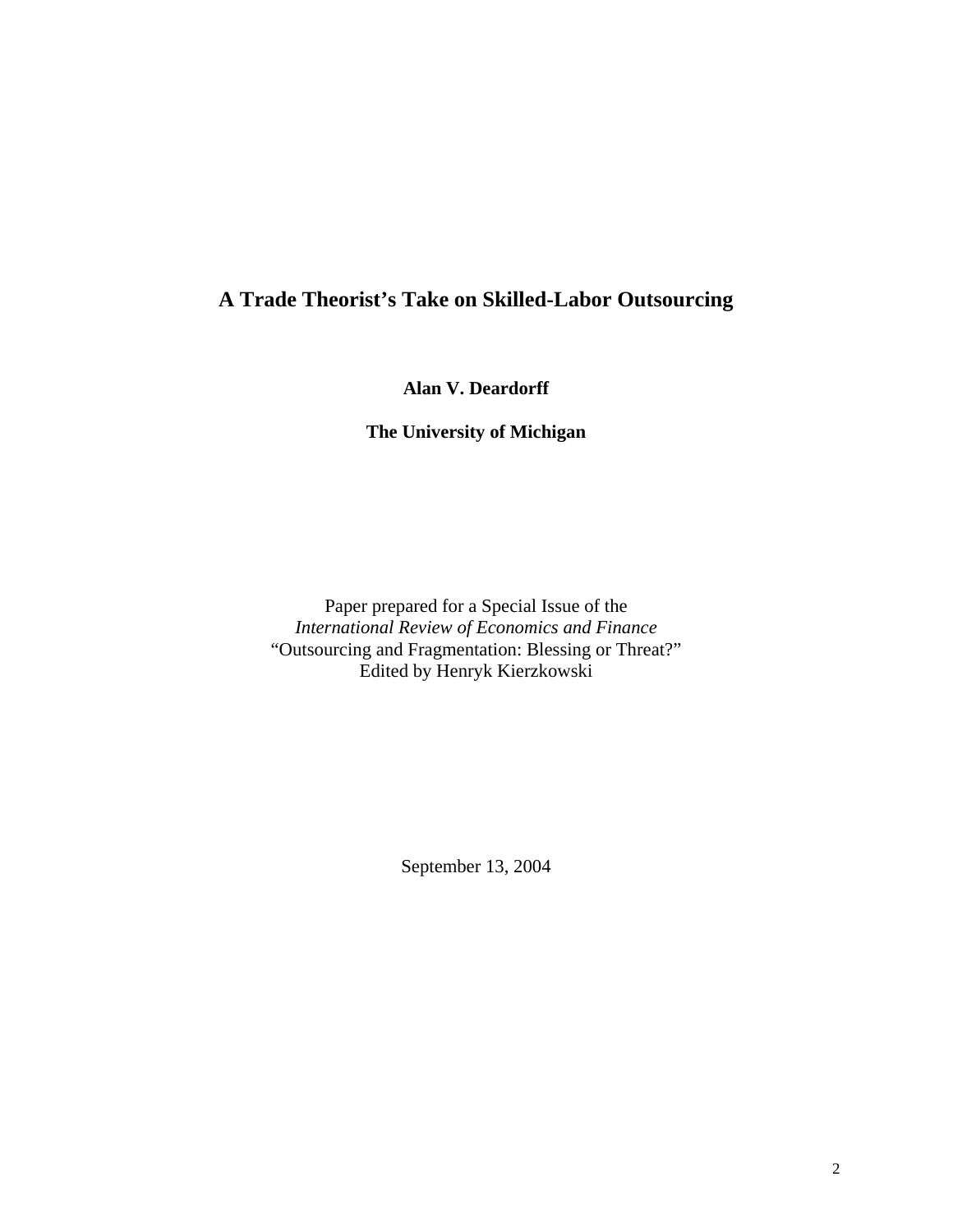### **ABSTRACT**

### **A Trade Theorist's Take on Skilled-Labor Outsourcing**

### **Alan V. Deardorff**

### **The University of Michigan**

 Recent concern has attended the phenomenon of skilled-labor outsourcing, in which firms in the U.S. and other advanced countries have drawn upon the services of skilled workers in developing countries for activities that they used to do at home. Motivated by this and the fact that such outsourcing would be hard to explain without technological differences, this paper explores theoretically a simple story of outsourcing in which factor proportions and technology interact across activities performed within industries or firms. The model has a single sector in which a final output is produced from two activities that differ in their intensity of use of skilled and unskilled labor. In one activity, the developed world (North) has a technical advantage. In the other it does not, but a new regime makes it possible to outsource it to the developing world (South). The paper shows that this outsourcing, if the countries continue to diversify, causes the wage of unskilled labor in North to fall below that in South. However, if factor endowments differ enough to lead to specialization, then it becomes possible for both factors in North to gain.

**Keywords:** Fragmentation **Correspondence: Outsourcing** 

F11 Neoclassical Trade Models University of Michigan

Alan V. Deardorff **JEL Subject Code:** Department of Economics Ann Arbor, MI 48109-1220

> Tel. 734-764-6817 Fax. 734-763-9181 E-mail: alandear@umich.edu http://www-personal.umich.edu/~alandear/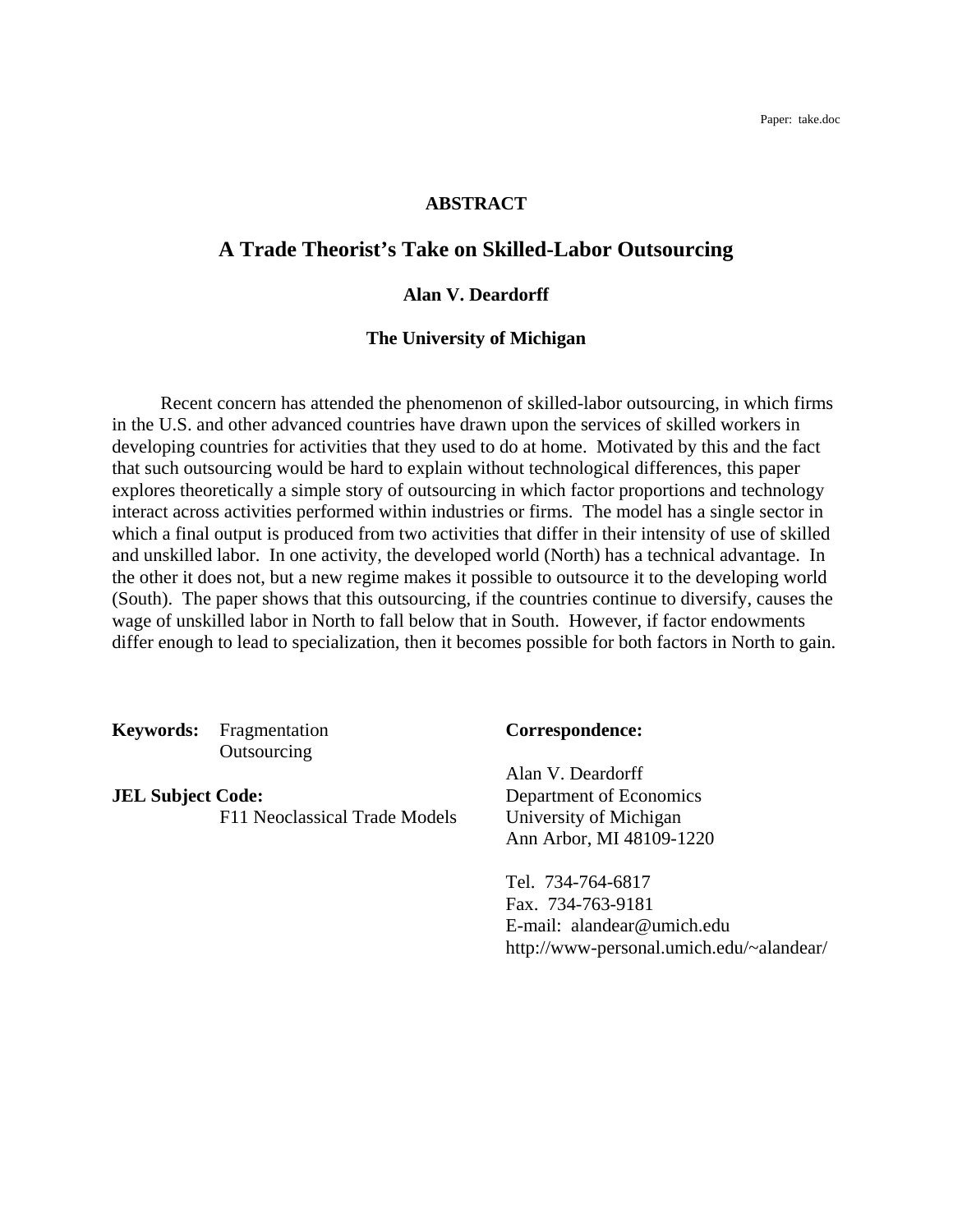# **A Trade Theorist's Take on Skilled-Labor Outsourcing[\\*](#page-3-0)**

**Alan V. Deardorff The University of Michigan** 

### **I. Introduction**

What is a trade theorist to make of the outsourcing of skilled labor services by a presumably skill-abundant country like the United States? Outsourcing makes perfect sense in any economic model when it takes advantage of international wage differentials. Within the context of the Heckscher-Ohlin (HO) model, however, as I and others have discussed at some length under the heading of fragmentation, we therefore expect outsourcing of activities that use intensively unskilled labor, not skilled.<sup>[1](#page-3-1)</sup> The reason is that, in the absence of factor price equalization, we expect scarce unskilled labor to have a higher wage in the U.S. than in developing countries, but skilled labor to have a lower wage. Of course, this flies in the face of the obvious fact that skilled workers in developing countries in fact earn less than those in the U.S. It therefore requires that we depart somehow from the confines of the simplest HO model.

One such departure would be to allow another factor of production, in addition to skilled and unskilled labor. An even greater abundance of capital, for example, could perhaps raise wages of both skilled and unskilled labor above those abroad. But this is an

<span id="page-3-0"></span> <sup>\*</sup> <sup>\*</sup>I have benefited conversations with Juan Carlos Hallak and Bob Stern on the topic of this paper.

<span id="page-3-1"></span> $1$  See Deardorff (2001), Jones and Kierzkowski (2001).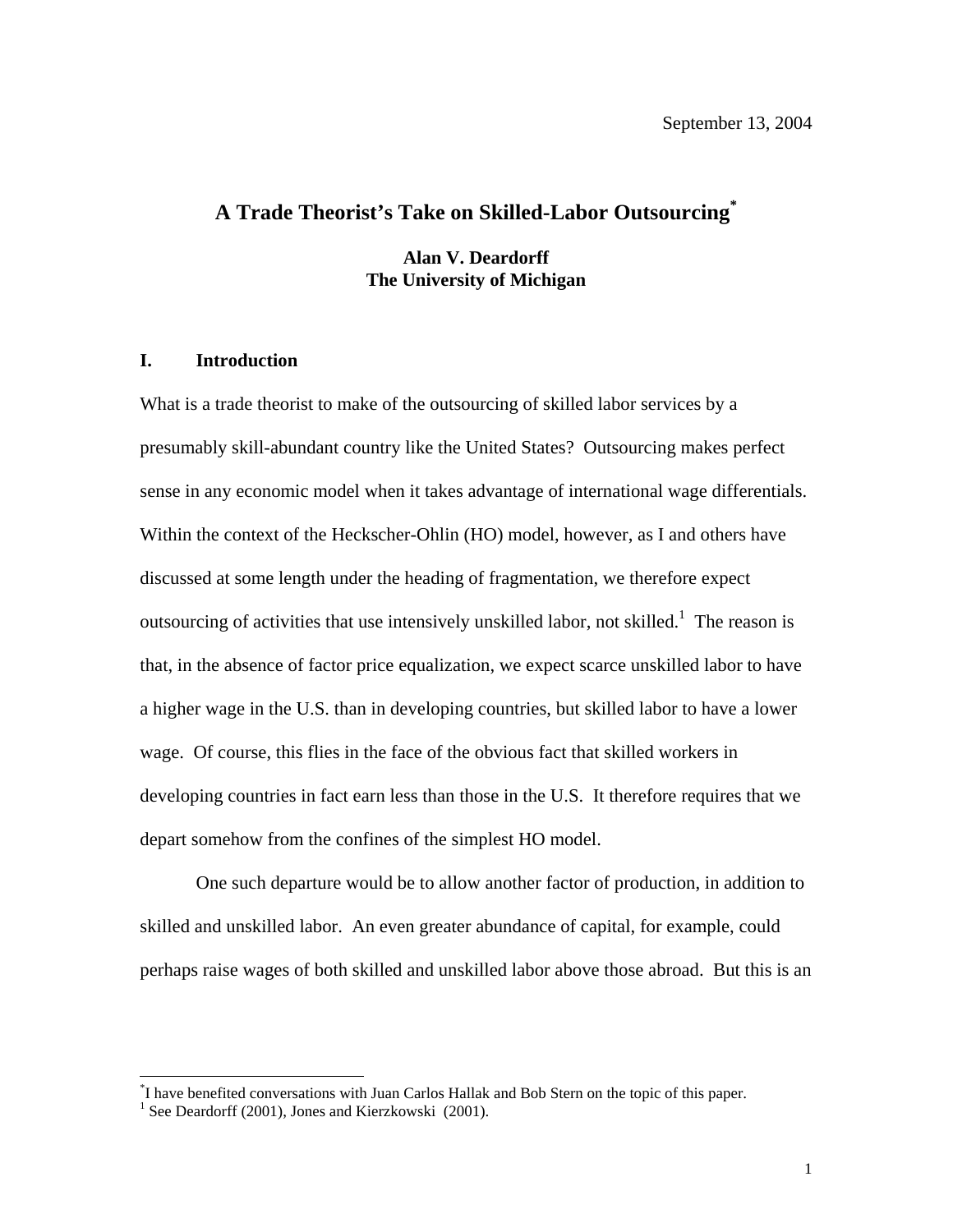uncomfortable explanation for reality in view of the apparent high international mobility of capital.

An alternative explanation that I will pursue here is differences in technology. That is, suppose that the U.S., along with other developed countries which together I will from here on call the North, possesses superior technology of some sort as compared to the developing world, or South. This, depending on the nature of the technological advantage and also of the sectors in which it exists, could easily account for both skilled and unskilled labor earning more here than abroad. As a simple example, if all sectors in the North have a 100% Hicks-neutral technical advantage over all sectors in the South, then even in a diversified equilibrium both kinds of labor in North will earn twice the wages of their counterparts in South. That would certainly seem to provide the incentive for outsourcing of both unskilled-labor-intensive and skilled-labor-intensive activities to take advantage of the cheap labor in South.

But that presumes that outsourcing can somehow combine the low-wage labor of South with the high technology of North. If that were possible, then why was technology in South so deficient in the first place? Or alternatively, why did not outsourcing take place long ago and erase the technology and wage differential? A simple answer is that it only recently became possible for the owners of North's technology to apply it in South, perhaps because of innovations in information technology. If so, then we might then expect the gradual spread of North's technology to more and more industry in South, perhaps owned and controlled by technology owners in North. The effect, as this process completes itself, would be for North-South wage differentials to be removed as the productivity of labor in South rises, and ultimately the only effect might be a catching up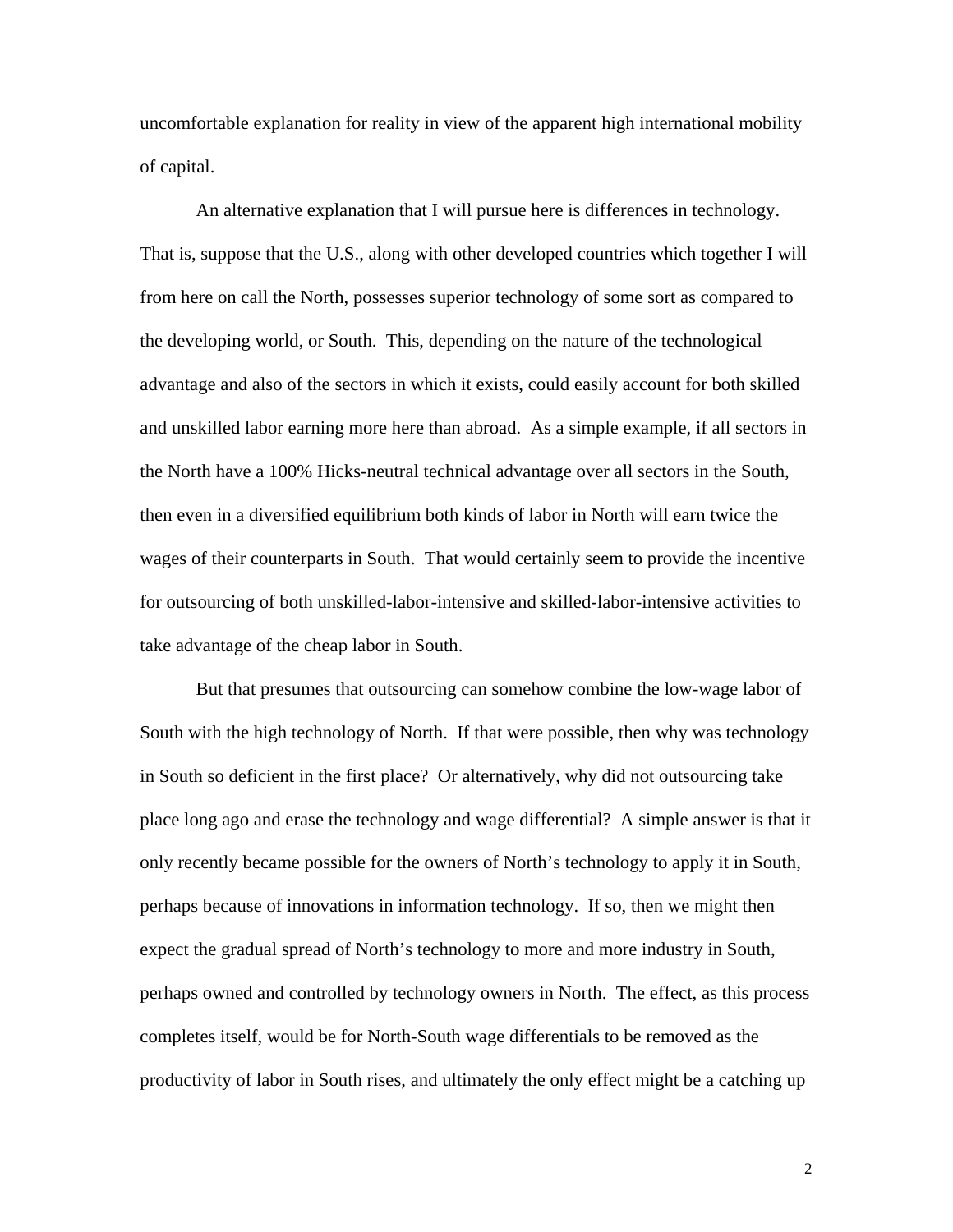of South to North. Of course, this story, if it is right, has little to do with outsourcing per se or even trade, except perhaps as the conveyer of technology.

There are many variations on this theme that might be explored, such as different kinds of technological advantage or advantages of different sizes in different sectors. And outsourcing might be possible in only some sectors but not all, thus equalizing technology asymmetrically depending on, for example, the factor intensities of those sectors where it occurs. All of this could be studied, but I fear that it would lead primarily to an exercise in taxonomy, and I will forego that, at least for now.

Instead I want to suggest a very slight variation on this theme that I find intriguing, one that does not involve any flow of technology internationally at all. Suppose that sectors, perhaps all of them, consist of multiple activities that combine to produce an output, and that some of these activities differ in technology between North and South, just as above, while others do not. Initially, the activities within a sector must be performed together, in the same location. Then, as discussed in the fragmentation literature, it becomes possible to separate these activities, performing one in North and the other in South. This new feasibility perhaps arises due to improvements in technologies of transportation and communication that make it newly possible to coordinate these activities in different locations, but I will not try to model that aspect of the problem. Rather, I want to focus on what happens if these activities, when some of them are moved abroad, must adopt the technology of their host countries.

The immediate effect of this, as I will try to demonstrate more formally, will be that prior to the advent of outsourcing (as I will refer to this new technology of fragmentation), wages of both kinds of labor may be higher in North than in South, not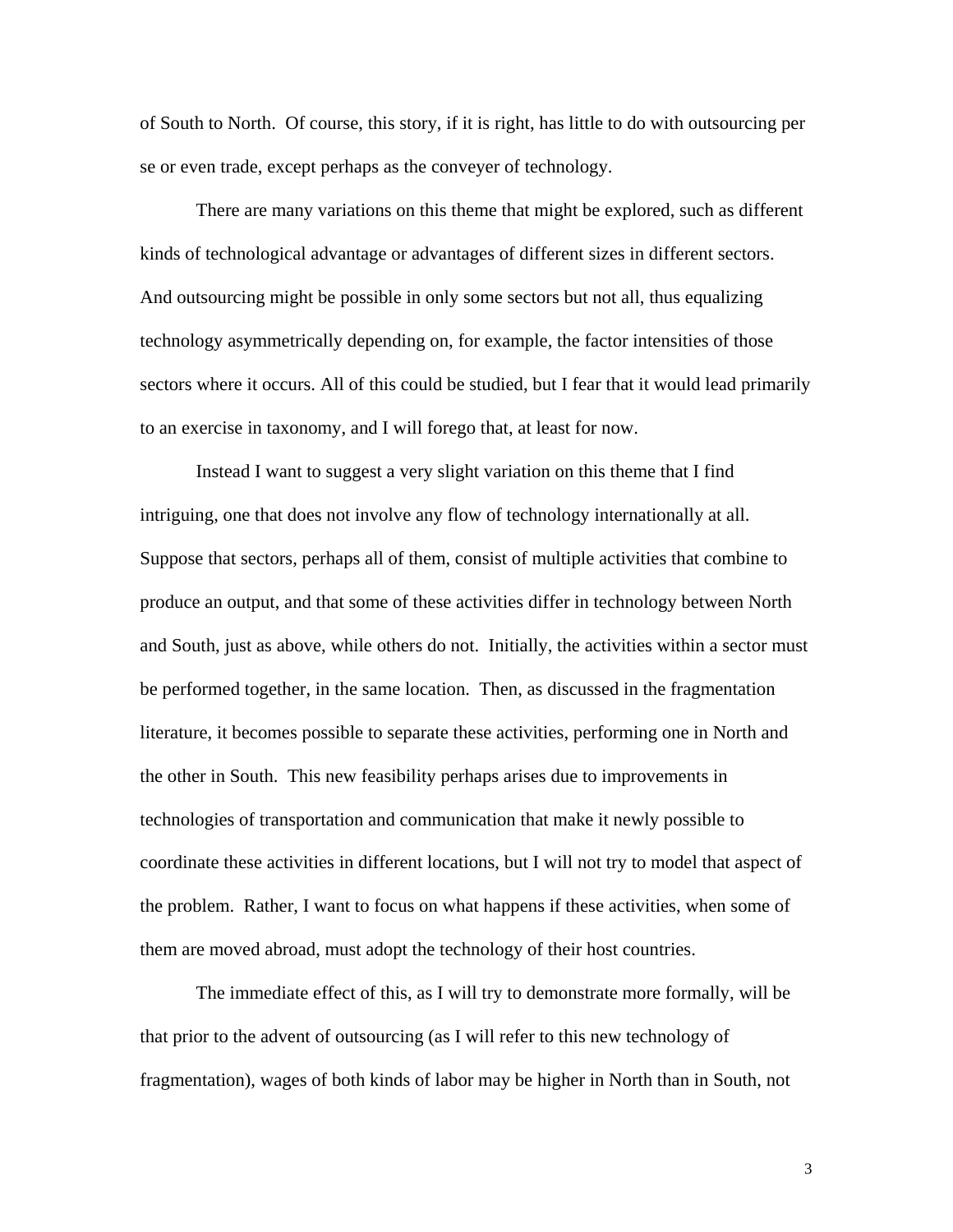because all technologies in North are superior but because enough different sectors have such superiority in a portion of the activities that they encompass. When outsourcing becomes possible, those activities that are more productive in North than South will not move, or will move only if the savings in wages is larger than their lost productivity from moving to South. But the other activities – the ones which had no superior technology but were performed in North only because previously they had to be bundled within firms – these will move to South as long as wages there are lower.

The question, then, is what effect this will all have on the equilibrium that will be reached. Do wages in South rise? Do wages in North fall? And to what extent are skilled and unskilled workers affected differently in both places?

Before writing this, I anticipated the following result: that both kinds of labor in North might gain from outsourcing. The reason is that, prior to this possibility of outsourcing, every industry in North was forced to perform a variety of relatively unproductive activities in-house. With outsourcing, however, they can slough off these activities to be done in South, concentrating all of their workers in the activities for which they have superior technologies. Thus all industries might become more productive. This, it seemed to me, might easily make all workers in North better off. On the other hand, South's workers are specializing in what might be called the "low-tech" activities, and I worried that perhaps they would lose as a result. I would not be allowing them, after all, to acquire the superior technologies at all. There would be gains from trade, of course; but in the manner of the Stolper-Samuelson Theorem these gains might not be large enough to overcome this asymmetry.

As will become clear, my intuition was wrong, up to a point.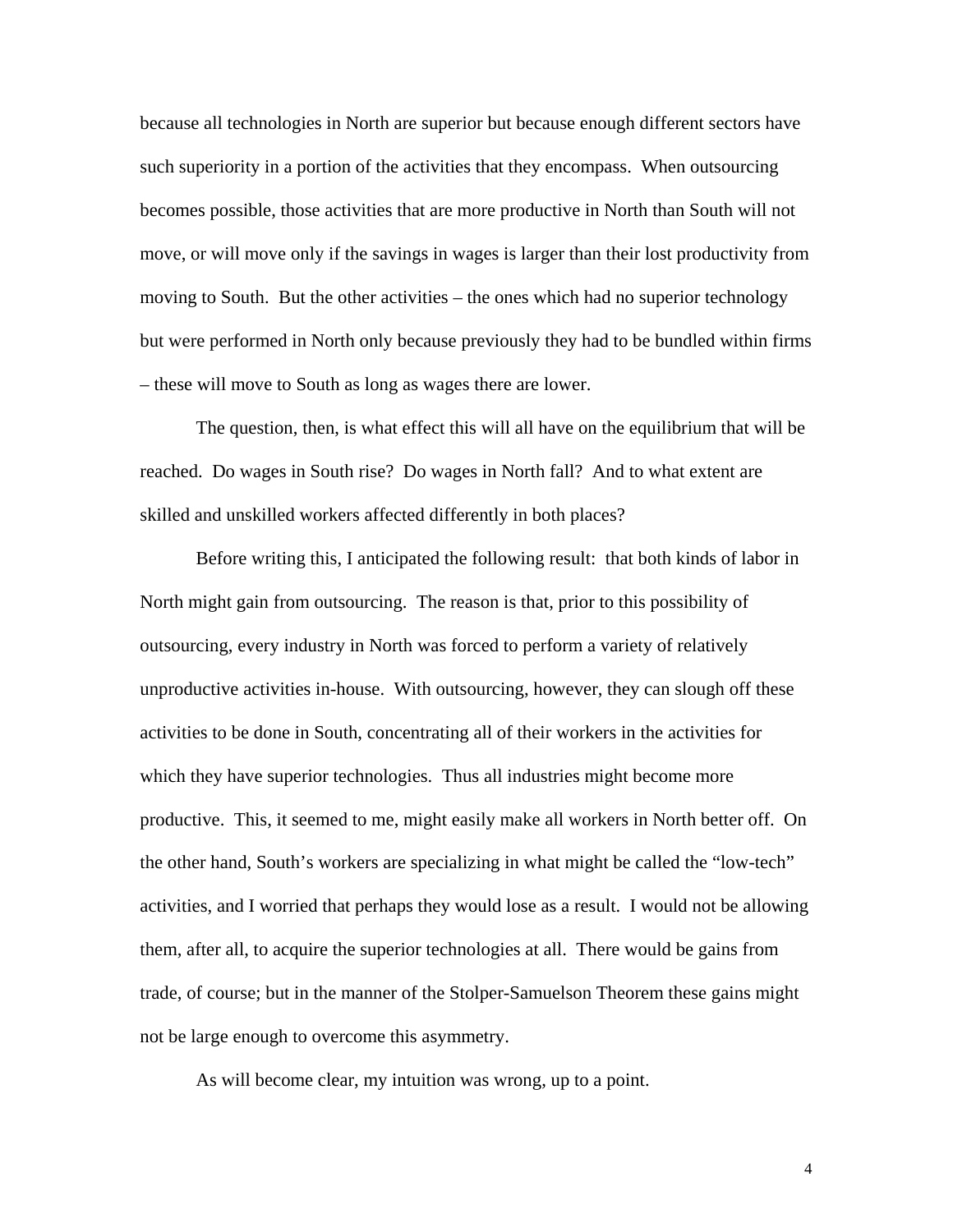### **II. The Model**

It goes against my trade-theorist's grain to do so, but I will work with a one-sector model. That is, suppose that North and South both produce a single good, in perfectly competitive industries with constant-returns-to-scale (neoclassical) production functions employing skilled labor (S) and unskilled labor (U). There is free trade, but that means nothing at the start since there is only a single good. North has a superior production function, in a sense I that will specify in a moment, and therefore it pays a higher wage to at least one factor and maybe both. North also may have a relative abundance of skilled labor, which also helps to determine the initial factor prices.

In each country, the output of the single sector is produced from two activities, X and Y, that initially must be performed in the same location. I will refer to these activities as services, although they could just as well be production of physical inputs. Together these activities combine to produce an output of the final good Z, according to a neoclassical production function that is the same in both North and South:

$$
Z = H(X, Y) \tag{1}
$$

X and Y in turn are performed using skilled and unskilled labor according to their own neoclassical production functions

$$
X^i = \lambda^i F(S_X^i, U_X^i), \quad i = s, n
$$
\n<sup>(2)</sup>

$$
Y^i = G(S_Y^i, U_Y^i), \quad i = s, n \tag{3}
$$

where *s* and *n* represent South and North respectively. Notice that while production functions for X in the two countries differ by the Hicks-neutral parameter  $\lambda^i$ , those for Y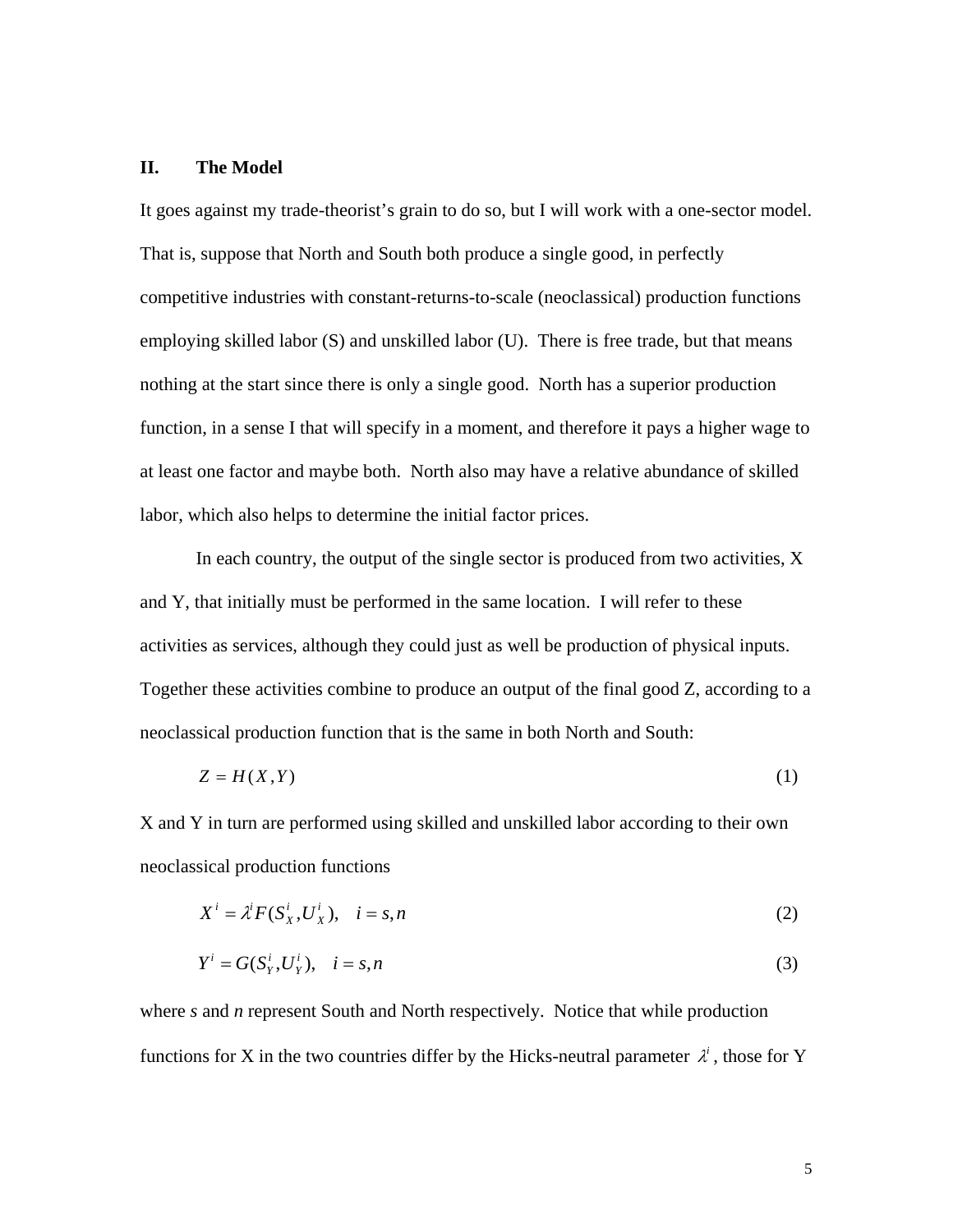do not. X is the activity in which North has a technological advantage that cannot be transmitted to South, so from here on I set  $\lambda^s = 1$  and  $\lambda^n = \lambda > 1$ .

Since there is only one good, I set utility *U* equal to *Z*. Combining (2) and (3) with (1), we can then define utility in the absence of outsourcing in terms of the indirect inputs of skilled and unskilled labor:

$$
U^{i} = U^{i}(S^{i}, U^{i}), \quad i = s, n
$$
  
= 
$$
\max_{S_{X}, U_{X}} H(\lambda^{i} F(S_{X}, U_{X}), G(S^{i} - S_{X}, U^{i} - U_{X}))
$$
 (4)

where  $S^i, U^i, i = s, n$ , are the two countries' endowments of skilled and unskilled labor respectively. Note that (4) also has the properties of a neoclassical production function. And indeed the model is completely equivalent to the standard two-sector HO model, where I have simply relabeled the two industries of the HO model as activities that are inputs to a single industry. Of course, I have not yet specified which of these things may be traded.

Outsourcing now arises from the new possibility of separating the activities X and Y and of doing them in different locations, even different countries. In principle, producers of Z might be able to draw upon the services of either X or Y (or, I suppose, both) from the other country, but if all three of X, Y, and Z were tradable, with only two factors of production and unequal technologies, there would be a strong tendency for specialization. So I will avoid that by keeping X non-tradable and allowing trade in only Y and Z. That is, with free and frictionless trade (the only trading equilibrium I will consider), a single price of Y, *pY*, and a single price of Z, *pZ*, prevails in both countries. There may now be both producers of Y and producers of Z in both countries, sharing the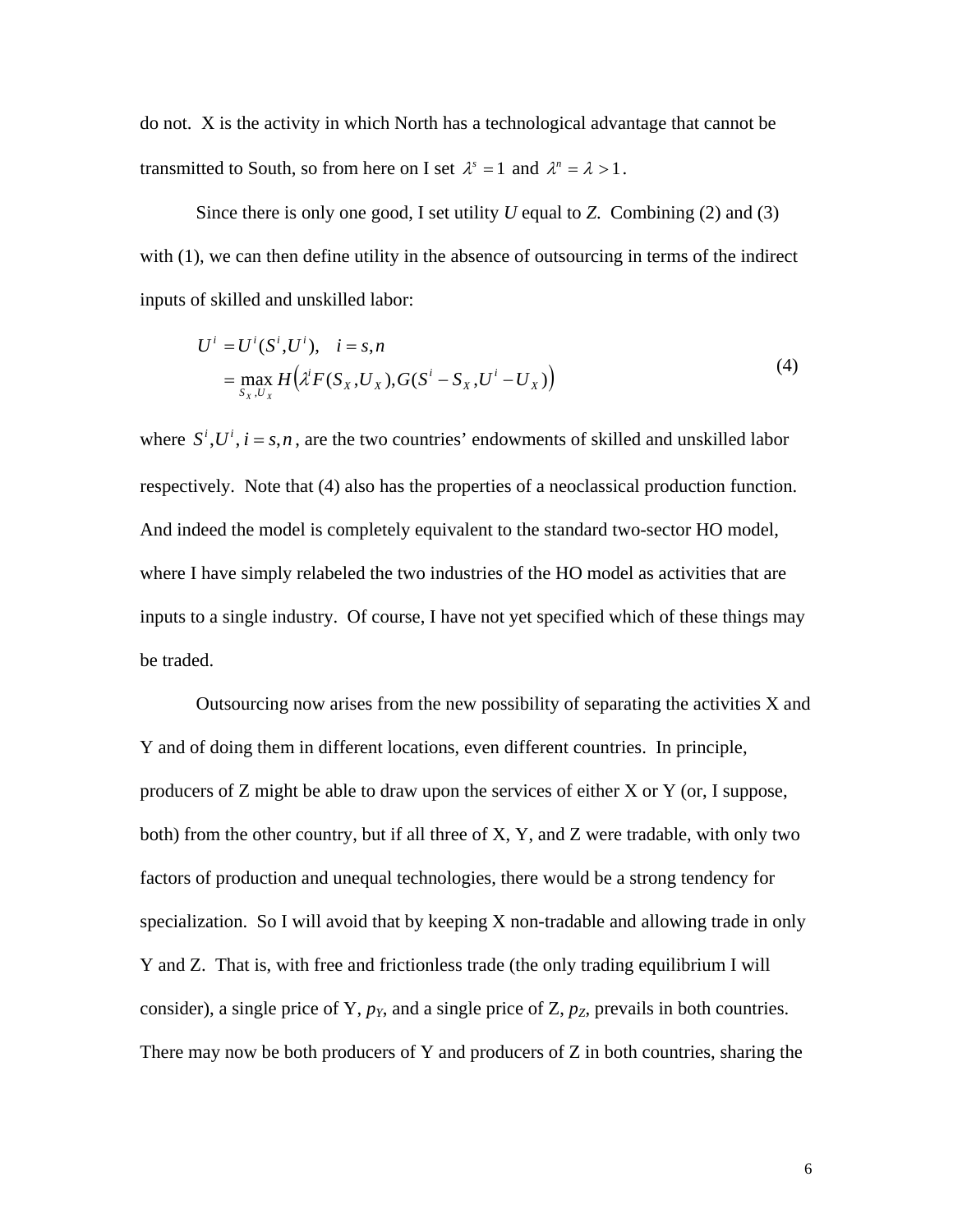same technologies  $(1)$  and  $(3)$ . But the producers of Z in North are able to produce their needed inputs of X with the superior technology (2) with  $\lambda^n = \lambda > 1$ .

The question is: how will the factor prices of the two kinds of labor compare prior to outsourcing, and how will they change as a result of outsourcing? One would expect that the technological advantage in North would permit one or both factors to earn higher real wages there than in South, with the relative abundances of the factors also playing a role. And because the technology for Y is the same in South as in North, while factor prices are lower, one would expect producers of Z in North to outsource this activity to South. These expectations do not appear to depend on the relative factor intensities of X and Y, suggesting the possibility that North may outsource a skillintensive activity to South, although that is not the main case that I will consider. Whichever may be the relative factor intensity of the outsourced activity, it in turn suggests effects of outsourcing on the wage of its intensive factor, falling in North and rising in South. These are the effects that I seek to determine. As may already be clear, the model is so similar to the standard two-sector HO model that finding these effects is little more than an exercise in using that model.

To do it manageably, however, I will now narrow my focus even further to consider only the case of Cobb-Douglas production functions. That is, from here on I assume

$$
Z^i = X^{i\alpha} Y^{i^{1-\alpha}} \tag{1'}
$$

$$
X^{i} = \lambda^{i} S_{X}^{i} \, \mathcal{P}_{X}^{i} \tag{2'}
$$

$$
Y^i = S_Y^{i \gamma} Y_Y^{i^{1-\gamma}}
$$
 (3')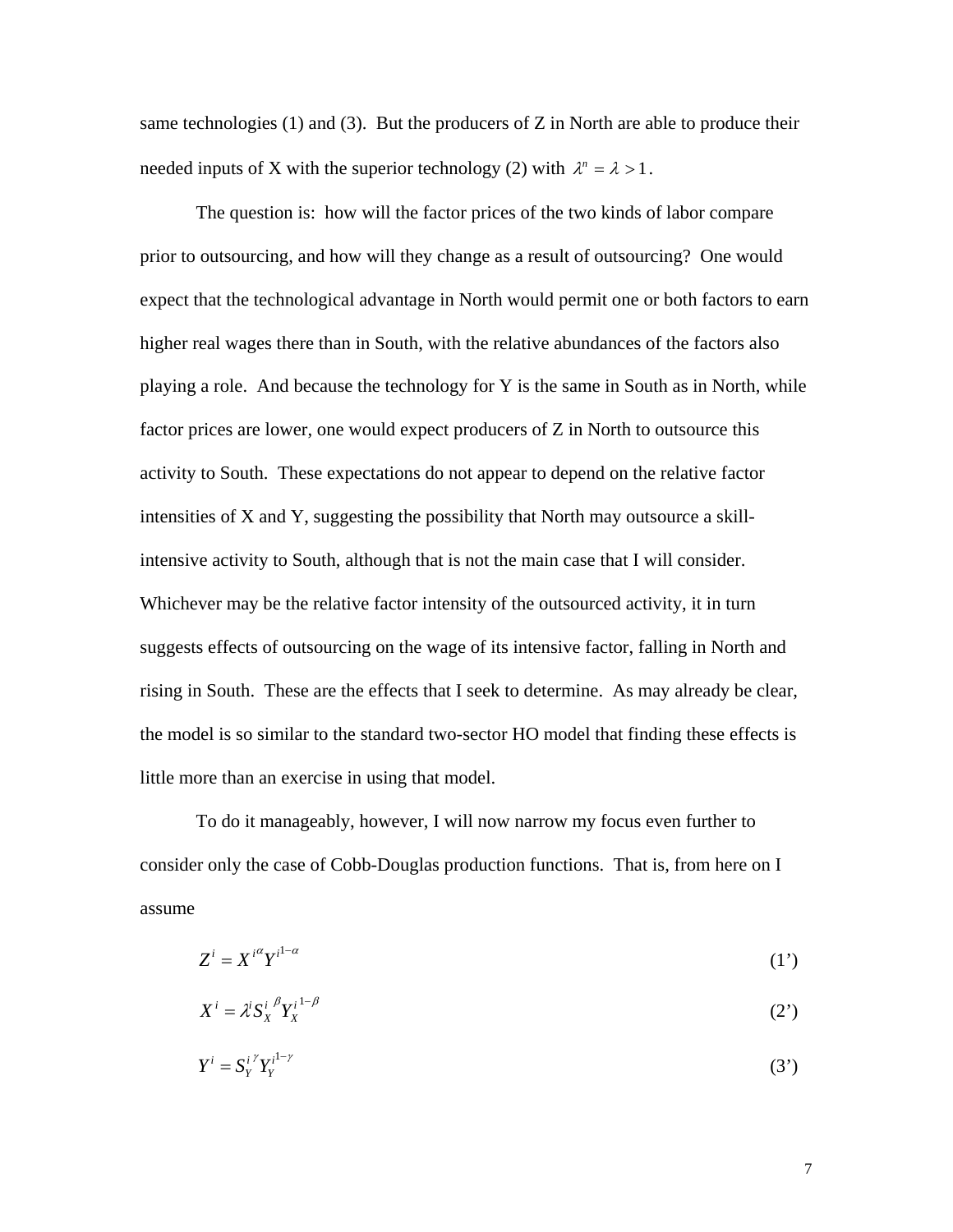where  $\alpha$  is the share of X in producing Z,  $\beta$  and  $\gamma$  are the shares of skilled labor in producing X and Y respectively, and all of these parameters are common to both North and South. The remaining parameters,  $\lambda^n = \lambda > 1 = \lambda^s$ , continue to measure the Hicksneutral advantage that North enjoys relative to South in activity X.

Autarky equilibrium<sup>2</sup> [\(](#page-10-0)which I will denote by " $\sim$ ") is now easily determined, since these functions collapse into the following single Cobb-Douglas function for producing  $Z<sub>1</sub><sup>3</sup>$  $Z<sub>1</sub><sup>3</sup>$  $Z<sub>1</sub><sup>3</sup>$ 

$$
\widetilde{Z}^i = \lambda^{i^{\alpha}} A S^{i^{\theta}} U^{i^{1-\theta}} \tag{5}
$$

with a skilled-labor share of

$$
\theta = \alpha \beta + (1 - \alpha)\gamma < 1\tag{6}
$$

and the parameter *A*, common to both countries,

$$
A = \frac{\alpha^{\alpha} (1 - \alpha)^{1 - \alpha} \left(\beta^{\beta} (1 - \beta)^{1 - \beta}\right)^{\alpha} \left(\gamma^{\gamma} (1 - \gamma)^{1 - \gamma}\right)^{1 - \alpha}}{\theta^{\beta} (1 - \theta)^{1 - \beta}} > 0
$$
\n
$$
(7)
$$

From this it is easy to determine that the [a](#page-10-2)utarky wages of skilled labor,  $\tilde{r}$ ,  $\alpha$  and of unskilled labor,  $\tilde{w}$ , both in units of good Z, are the following:<sup>[5](#page-10-3)</sup>

$$
\widetilde{r}^i = \theta \lambda^{i\alpha} A \left( U^i / S^i \right)^{1-\theta} \tag{8}
$$

$$
\widetilde{w}^{i} = (1 - \theta) \lambda^{i^{\alpha}} A \left( S^{i} / U^{i} \right)^{\theta} \tag{9}
$$

<span id="page-10-0"></span><sup>&</sup>lt;sup>2</sup> More accurately I should call this "pre-outsourcing equilibrium," since I have assumed that Z was always tradable, even though no trade took place when there was nothing to trade it for. 3

<span id="page-10-1"></span> $3$  To get this you need to set the allocation of factors to X and Y so as to maximize Z.

<span id="page-10-2"></span><sup>&</sup>lt;sup>4</sup> I'd have called this a salary, *s*, if I hadn't already used the letter S excessively.

<span id="page-10-3"></span><sup>&</sup>lt;sup>5</sup> These follow directly from the factor shares,  $r^i S^i = \theta Z^i$  and  $w^i U^i = (1 - \theta)Z^i$  after substituting for *Z* from (5).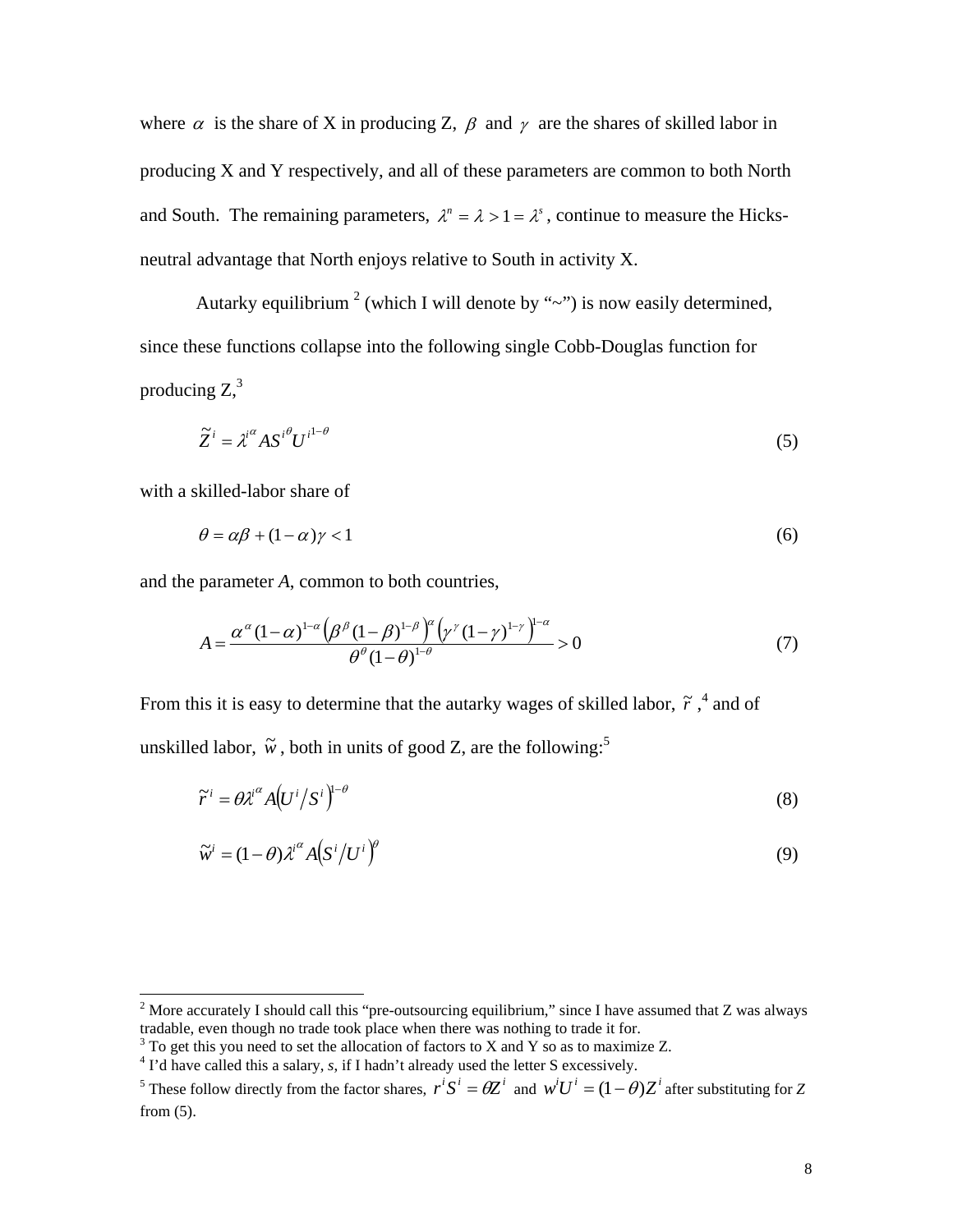Comparing wages in North, *n*, and South, *s*, these depend both on North's technical advantage in producing X,  $\lambda^n = \lambda > 1$ , and on North's relative abundance of skilled labor compared to South:  $R = (S^n / U^n) / (S^s / U^s)$ . That is,

$$
\widetilde{r}^n = \lambda^\alpha R^{\theta - 1} \widetilde{r}^s \tag{10}
$$

$$
\widetilde{w}^n = \lambda^{\alpha} R^{\theta} \widetilde{w}^s \tag{11}
$$

from which,

$$
\widetilde{r}^n / \widetilde{w}^n = R^{-1}(\widetilde{r}^s / \widetilde{w}^s)
$$
\n(10)

Thus, North's technical advantage in activity X tends, other things equal  $(R = 1)$ , to increase autarky wages of both factors by the same percentage above those in South, thus leaving their ratio,  $\tilde{r} / \tilde{w}$  the same. The size of this effect depends on the importance of X in production of Z, as measured by its share,  $\alpha$ . However, relative factor endowments also matter. If North has more skilled labor relative to unskilled labor than South  $(R > 1)$ , then this reduces the wage of the skilled labor and raises the wage of the unskilled labor in North compared to South. If this difference in relative endowments is large enough ( $R > \lambda^{\alpha/(1-\theta)}$ ), then skilled labor will be paid less in autarky in North than in South in spite of North's technical advantage. It is perhaps interesting to note that, in this particular model in autarky, the effect of the technical advantage on relative factor prices does not depend on the relative factor intensity of the activity in which it occurs, in contrast to the much-explored effects of sectoral technical progress in the "trade and wages" literature.<sup>[6](#page-11-0)</sup> The reason is that, in this fully Cobb-Douglas model, the difference in technologies causes a difference in autarky prices that exactly offsets it.

<span id="page-11-0"></span> <sup>6</sup>  $6$  See Xu (2001).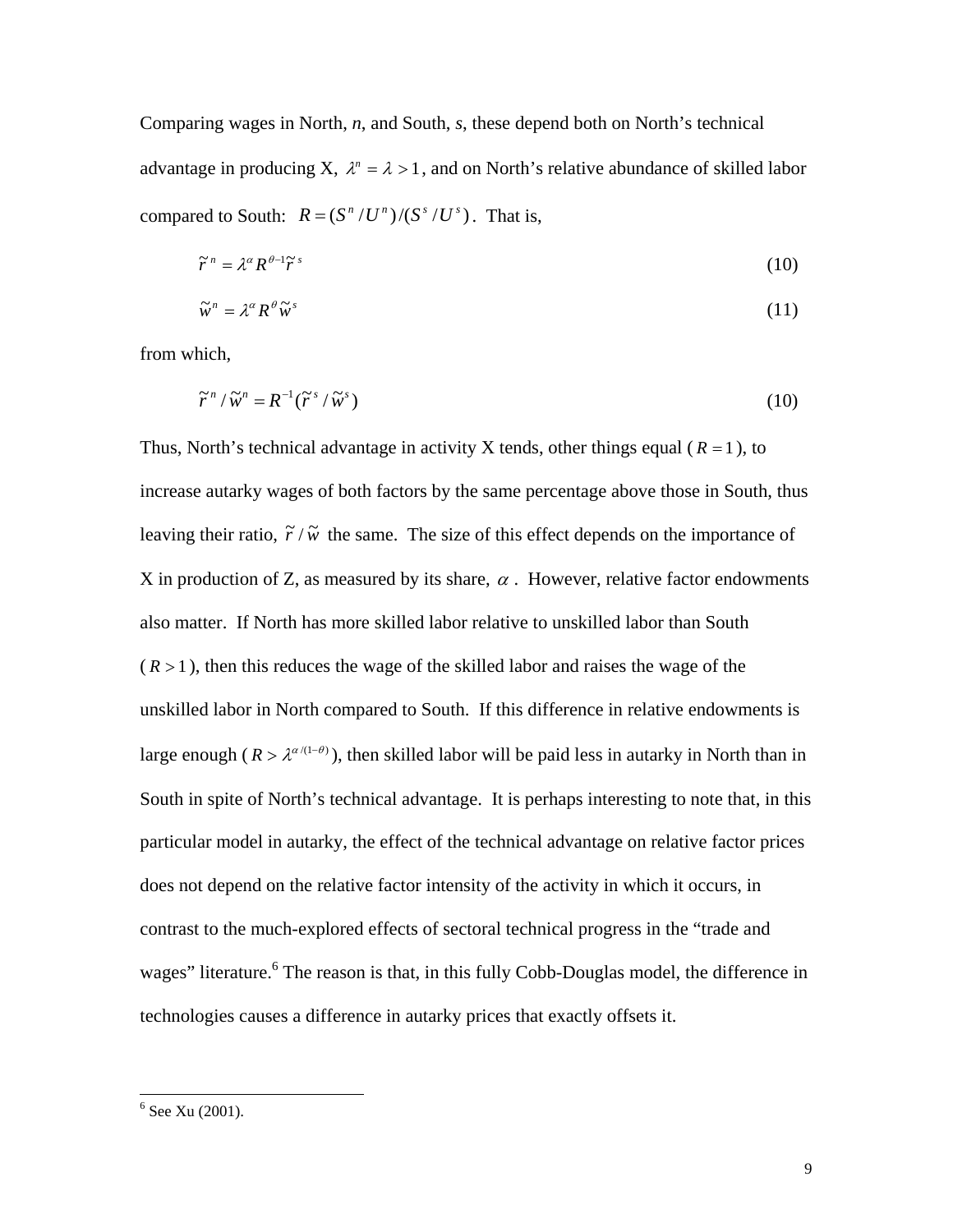In order to examine equilibrium with free trade in Y and Z, I will now shift from algebra to geometry. That is, I will use a variation of the familiar Lerner Diagram. As normally used, this diagram uses unit-value isoquants to represent the combinations of two factors that yield a unit of value in production of each of two or more goods, given the prices of those two goods. The prices may, with free trade, be the same in two countries making it possible to compare them. For the model here, goods Y and Z, but not X, are tradable, so it is their prices upon which the Lerner diagram needs to be based. Since good Z is produced only indirectly from factors, and also uses a tradable intermediate input Y, the appropriate isoquant for this purpose is its unit-value-added isoquant based on internalizing the production of non-traded X but purchasing traded Y on the market. That is, define value-added in Z as

$$
\ddot{V}^{Z} = p_{Z}Z - p_{Y}Y_{Z}
$$
\n
$$
= p_{Z}X^{\alpha}Y_{Z}^{1-\alpha} - p_{Y}Y_{Z}
$$
\n
$$
= p_{Z}\lambda S_{X}^{\alpha\beta}U_{X}^{\alpha(1-\beta)}Y_{Z}^{1-\alpha} - p_{Y}Y_{Z}
$$
\n(12)

Choosing  $Y<sub>z</sub>$  to maximize this for given prices, one finds

$$
V = \max_{Y_Z} \ddot{V}^Z = \tilde{\alpha} \left( \frac{p_Z^{\frac{1}{\alpha}} \lambda^{\frac{1}{\alpha}}}{p_Y^{\frac{1-\alpha}{\alpha}}} \right) S_X^{\beta} U_X^{1-\beta} \tag{13}
$$

where

$$
\tilde{\alpha} = \left( \alpha^{\alpha} (1 - \alpha)^{1 - \alpha} \right)^{1/\alpha} \tag{14}
$$

and I omit the superscript Z since that is the only thing for which I will be considering value added. That is, the unit-value-added isoquant for Z is also a production isoquant for the X production function, but with the scaling depending on prices of both Z (positively) and Y (negatively), as well as the technology parameter  $\lambda$  for producing X.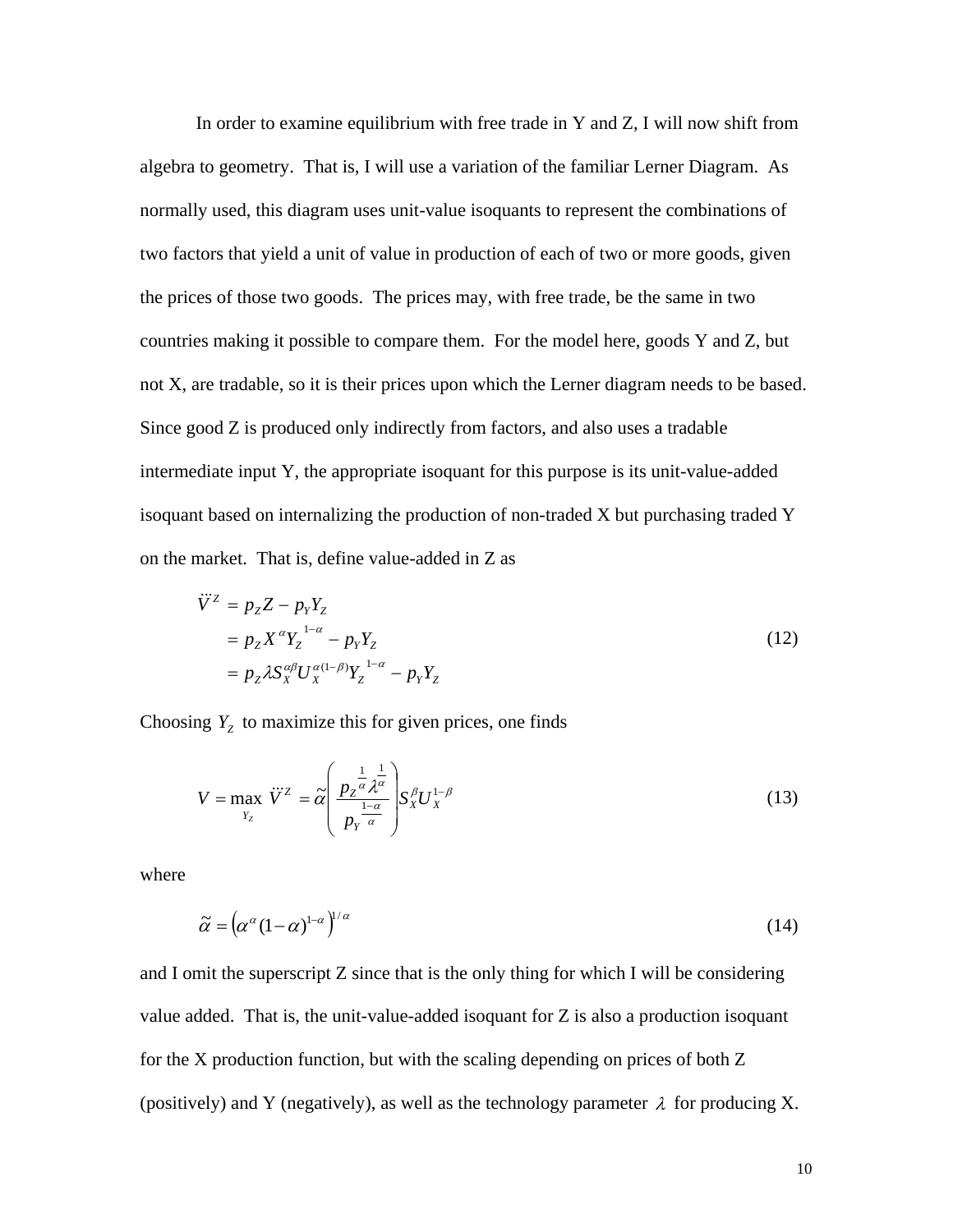Thus a unit-value-added isoquant for Z will be, say, shifted proportionally inward toward the origin in factor space by an increase in  $p_Z$  or  $\lambda$  and by a decrease in  $p_Y$ . Under free trade, with countries North and South sharing the same prices but North having a higher  $\lambda$ , North's value added,  $V^n$ , will be larger than South's,  $V^s$ , and therefore its unit-valueadded isoquant will be closer to the origin.

Figure 1 shows this, in the standard Lerner-diagram, determining factor prices from goods prices. I now assume, for now, that activity  $X$  is skill-intensive compared to activity Y. The axes measure quantities of the two factors, U and S. A solid curve, labeled  $Y = 1/p_Y$ , is the unit-value isoquant for activity Y, the price of which I will take as numeraire and common to both countries. Another solid curve, labeled  $V^s = 1$ , is the unit-value-added curve for South, where  $\lambda^s = 1$ . As usual in a Lerner diagram, the straight line tangent to both of these curves gives the combinations of S and U that must also be worth one unit of value, and therefore the intercepts of this common tangent measure one over the price of each factor. That is, the intercept with the horizontal U axis is  $1/w^s$  and the intercept with the vertical S axis is  $1/r^s$ , where w<sup>*s*</sup> and r<sup>*s*</sup> are the wages of unskilled and skilled labor in South, respectively.

From (13), since the countries share the same prices of Y and Z under free trade and outsourcing, North's technology factor  $\lambda > 1$  gives it value added larger than South's at any point in the figure. Therefore its unit-value-added isoquant,  $V^n = 1$ , is shifted radially inward from  $V^s = 1$ , to the dashed curve shown. As a result, the common tangent to  $V^n = 1$  and  $Y = 1/p_Y$  is the flatter dashed line shown, intercepting the axes at  $1/w^n$  and  $1/r^n$ . The implication, as can be seen in the figure, is that equilibrium with outsourcing under the circumstances here causes the wage of skilled labor to be higher in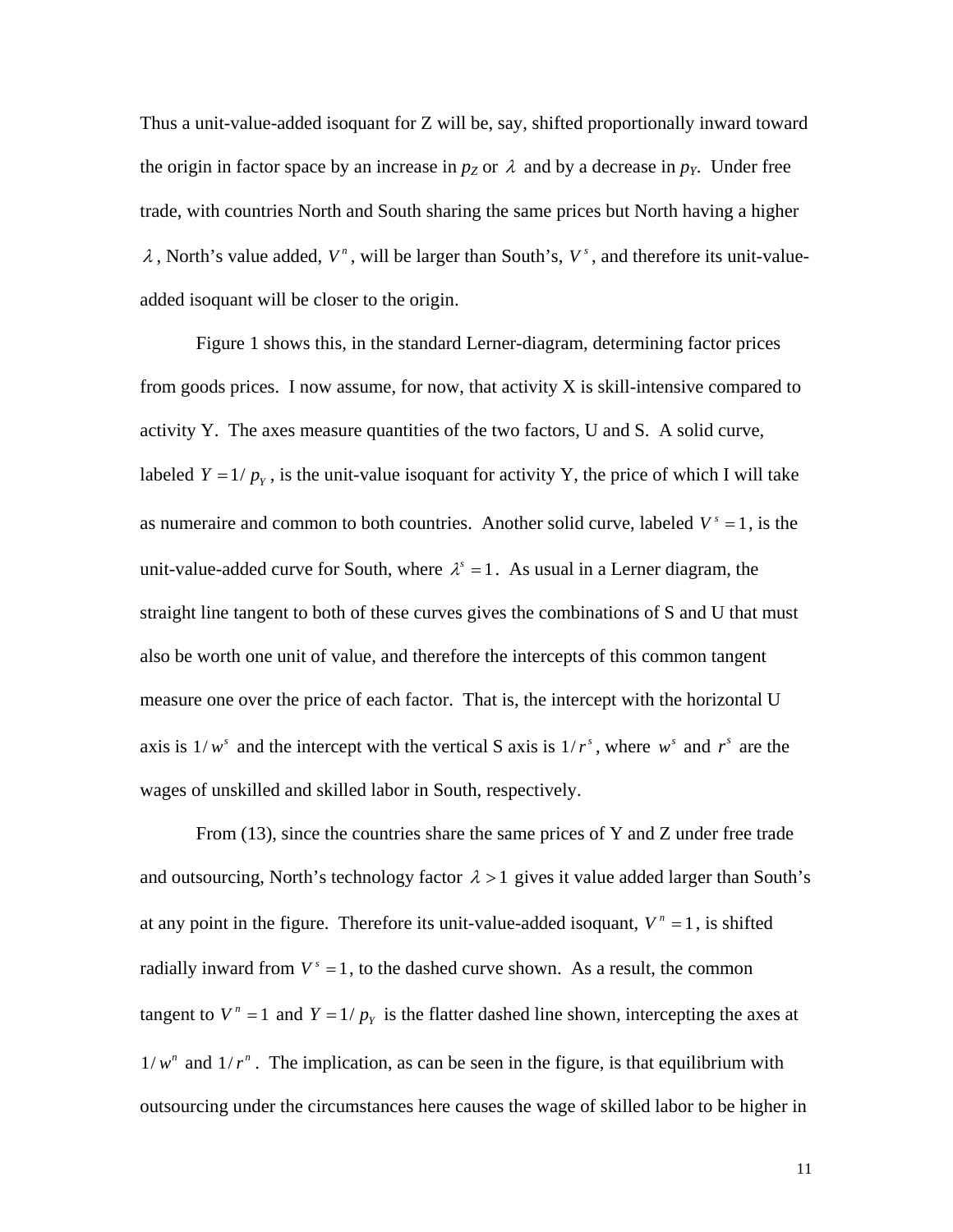North than in South, while the wage of unskilled labor is lower. This is due to the particular assumption made in Figure 1 that the technological advantage exists in only one activity, and that this activity is skilled-labor-intensive compared to the other.

Note that the price of the final good Z, as well as the price of the traded (outsourced) activity Y, is the same in North and South, so these wage differences are real. The price of the non-traded activity X is actually not the same in both countries, since if it were, together with the common price of Y and North's technical advantage, North's price of Z would have to be lower. Instead, the price of X must be higher in North than in South, reflecting its intensive use of North's more expensive factor. However, this price difference is irrelevant to the real wage, since it is only the final good Z that is consumed.

We have now seen the autarky wages in the algebra and the wages with trade in the figure. To relate the two, add factor endowments to the Lerner Diagram to see the pattern of trade and thus excess supplies in the trading equilibrium. This will tell us how prices must change if we imagine moving from free trade to autarky.

This is done in Figure 2, where I initially assume that the two countries' factor endowments are the same, at point  $E^0$ . From the usual construction, the allocations of factors to activity X (and thus Z) are at points  $X^s$  and  $X^n$  while allocations to activity Y are at  $Y^s$  and  $Y^n$ . Clearly, since South allocates more of both factors to Y, it produces more Y than North. At the same time, North not only allocates more of both factors to X, but it also has a technical advantage in X, so for both reasons North produces more X. Since the countries share the same technology for converting  $X$  and  $Y$  to  $Z$ , and they face the same prices, they will demand X and Y in the same proportions. It follows that North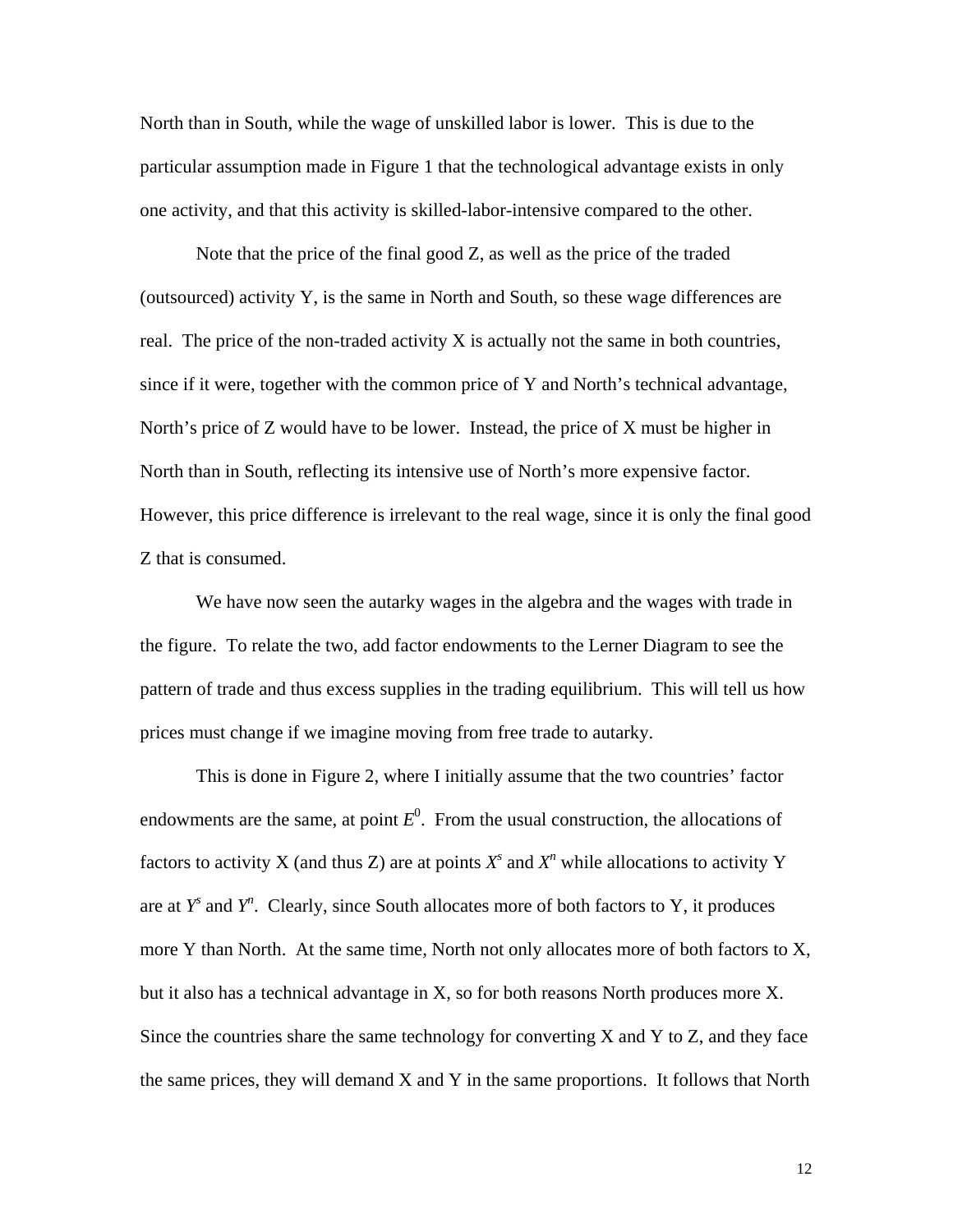has an excess demand for Y and must import it from (i.e., outsource it from) South. North also produces more  $X$  than it needs for the  $Z$  that it consumes, but since  $X$  is not tradable, it produces extra Z and exports it to South to pay for the outsourced Y.

If we now imagine cutting off all of this trade, then North would have an excess supply of Z, whose price there would therefore fall. Similarly, South would have an excess demand for Z, whose price there would rise. These price changes allow one to relate the free-trade equilibrium to autarky. From  $(13)$ , a fall in  $p<sub>Z</sub>$  in North causes its unit-value-added isoquant to shift outward, while an opposite change in South causes its unit-value-added isoquant to shift inward. I do not show these changes, but a construction similar to Figure 1 implies that these price changes lower the skilled wage and raise the unskilled wage in North, with opposite changes occurring in South.

From all of this we can conclude the following, for the case of identical factor endowments: In autarky, relative factor prices (*w*/*r*) are the same in North and South, but both absolute factor prices in North are  $(\lambda - 1)$  above those in South. When the countries open to free trade in final good Z and unskilled-labor-intensive service Y, North begins to outsource that service from South in exchange for the final good. As factors in both countries adjust to this new situation, the skilled wage in North rises while the unskilled wage there falls, and opposite changes occur in South. When a new equilibrium is reached the skilled wage in North is even higher relative to South than it was in autarky, but the unskilled wage in North is actually lower than that in South.

Suppose now that factor endowments are not equal, but that North has relatively more skilled labor than South:  $S^n / U^n > S^s / U^s$ . This can be envisioned in Figure 2 by moving North's endowment up and to the left and South's endowment down and to the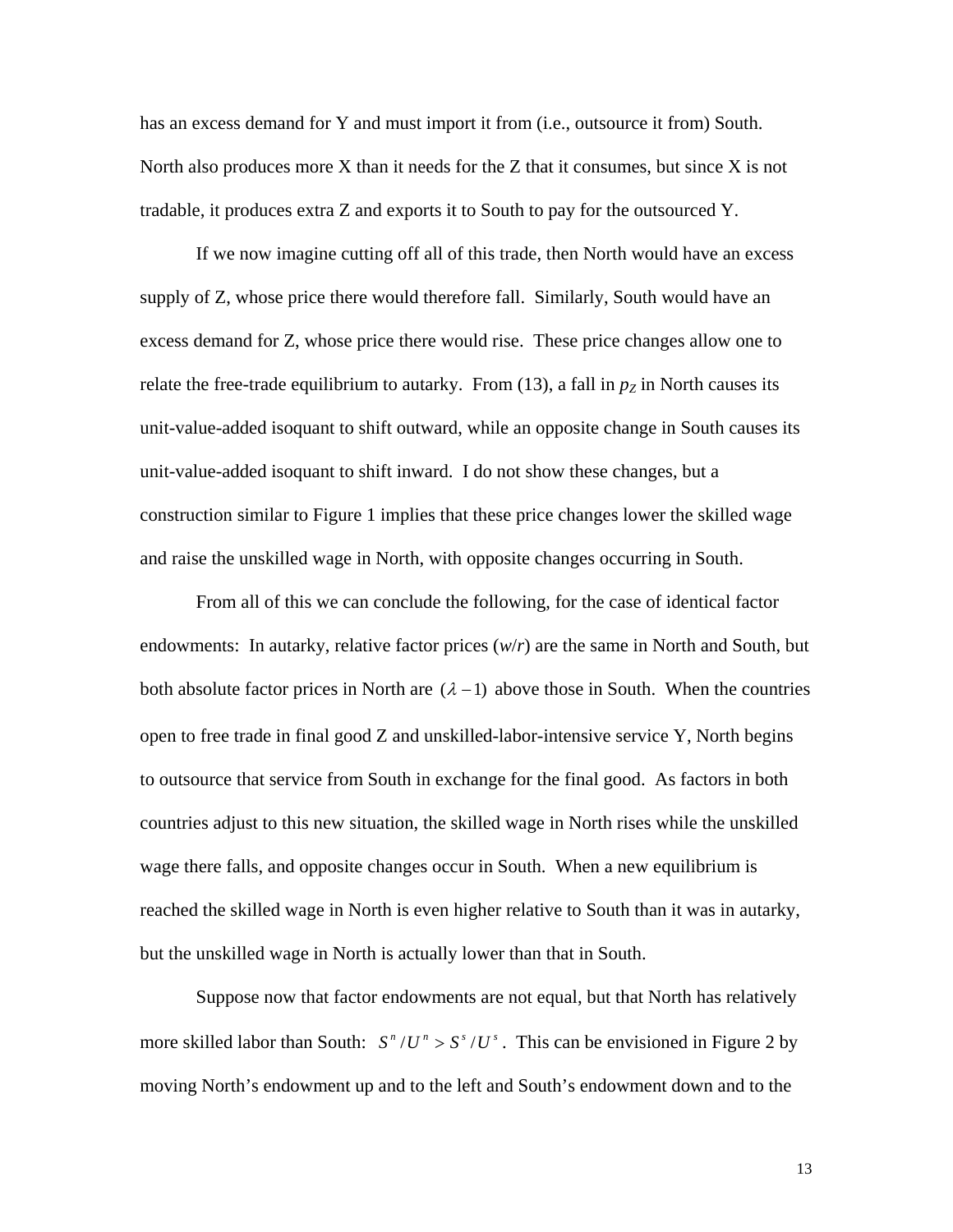right, as shown by the arrows labeled  $E^n$  and  $E^s$ . This causes the allocations to X and Y in the two countries also to move, as shown by the arrows adjacent to  $X<sup>n</sup>$ , etc. Thus having relatively more skilled labor causes North to engage in even more of activity X and produce even more Z that was the case before, while South does more of activity  $Y<sub>1</sub>$ <sup>7</sup> This simply increases the amount of trade and therefore the sizes of the excess supplies that would have to be undone by price changes in a move to autarky. However, that is to be expected, since we already knew from (10) and (11) that a relative abundance of skilled labor would reduce its wage in autarky, for example.

There are, of course, many other cases that could be considered. If South instead of North were abundant in skilled labor, this would obviously reverse some of what we have found, but this does not seem to be an empirically interesting case. We could also vary the relative sizes of the two countries, expanding both factor endowments in one and contracting them in the other. This, in contrast, is not theoretically interesting, since the homogeneity of the model will prevent anything interesting from happening if these changes are proportional.

More interesting would be the possibility that activity  $X$ , the non-traded activity in which North has a technical advantage, might be intensive in unskilled labor rather than skilled labor. That would, in effect, simply reverse the labels on the axes in both figures. It would then be a skill-intensive service that we would see outsourced to South, corresponding exactly to the "skilled-labor outsourcing" mentioned in the title of this

<sup>-&</sup>lt;br>7  $\frac{7}{1}$  In order to continue using the curves in Figure 2, prices must remain fixed during this process. That means that the two endowment changes cannot be arbitrary. Rather, as the two countries shift their production in opposite directions, they must do so by amounts such that the ratio of X to Y produced in the two together remains fixed. For any given change in the endowment of North, this requires a particular change in the opposite direction in the endowment of South. In Figure 2 I draw the arrows from point *E*<sup>0</sup> as co-linear, but I doubt that is the case.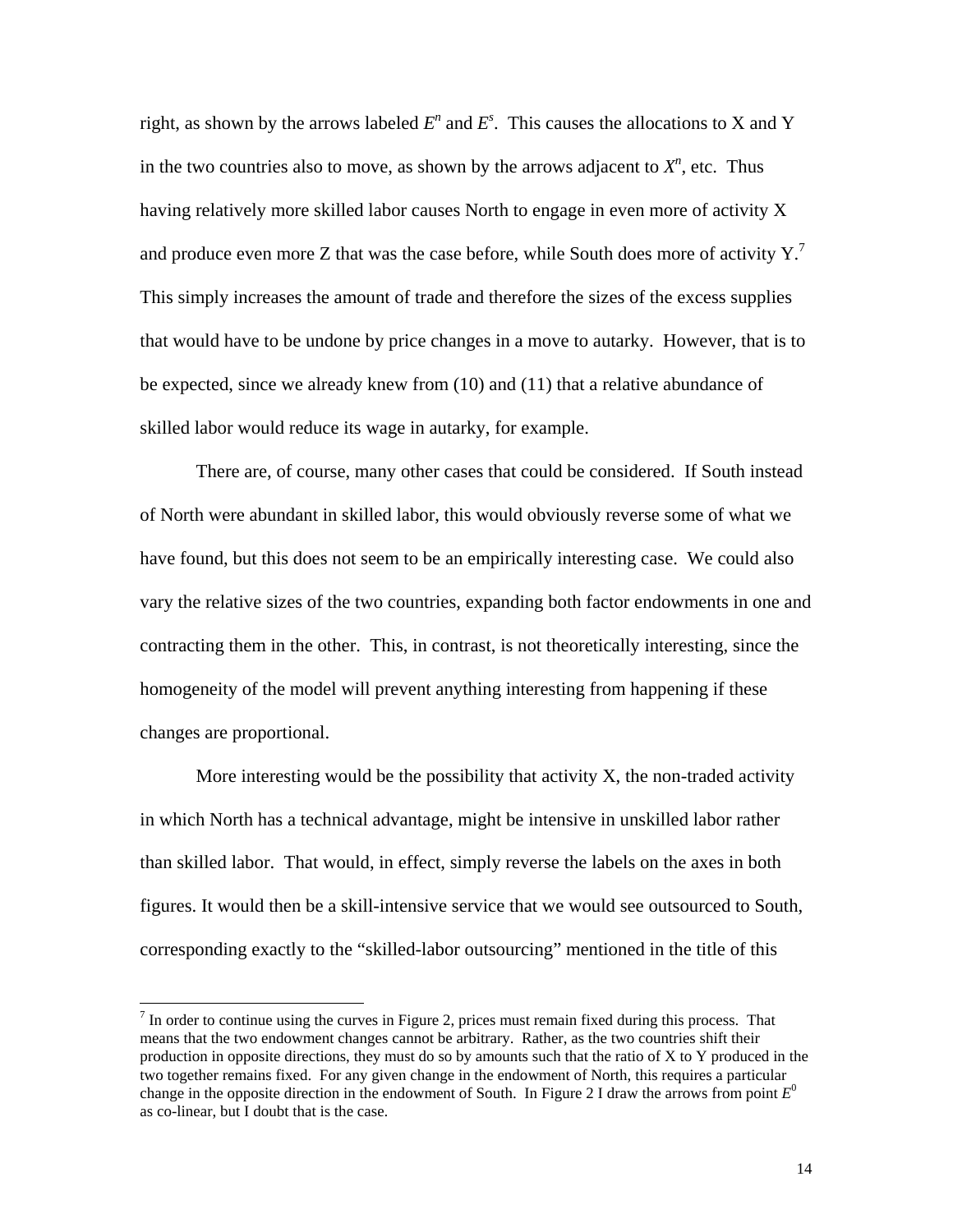paper. And the effects of this on wages would be reversed as well, with unskilled labor gaining and skilled labor losing from the outsourcing.

However, although I have no particular basis for assuming which activities are skill- and unskill- intensive, my perception of outsourcing in the world is that, while it certainly includes some skilled labor, it includes even more unskilled labor. So I tend to favor the case that I have shown in the figures, since here the outsourcing uses both factors but with a preponderance of unskilled labor.

### **III. Stepping Outside the Cone**

So far, you will note, I have definitely not found what I mentioned at the start that I expected: a gain for both factors in North as it exploits its technological advantage to raise wages for both skilled and unskilled labor. Instead I have found not only a fall in the wage of unskilled labor (or perhaps of skilled labor in the case just mentioned of reversed factor intensities) compared to autarky, but a fall in that wage below what it is in South. The reason is that, as long as North continues to engage in both of activities  $X$ and Y, paying one factor more than in South due to the technical advantage in X, it must compensate for that by paying the other factor less so as to remain competitive in the other activity, Y, where it has no technical advantage. As we saw, in autarky a high productivity in one sector can raise wages of all factors in all sectors. But with trade, that no longer works.

This is true, however, only so long as the non-advantaged activity continues to occur in the country at all. Suppose now that the changes in factor endowments that were begun along the arrows in Figure 2 are made more extreme. At some point one, and then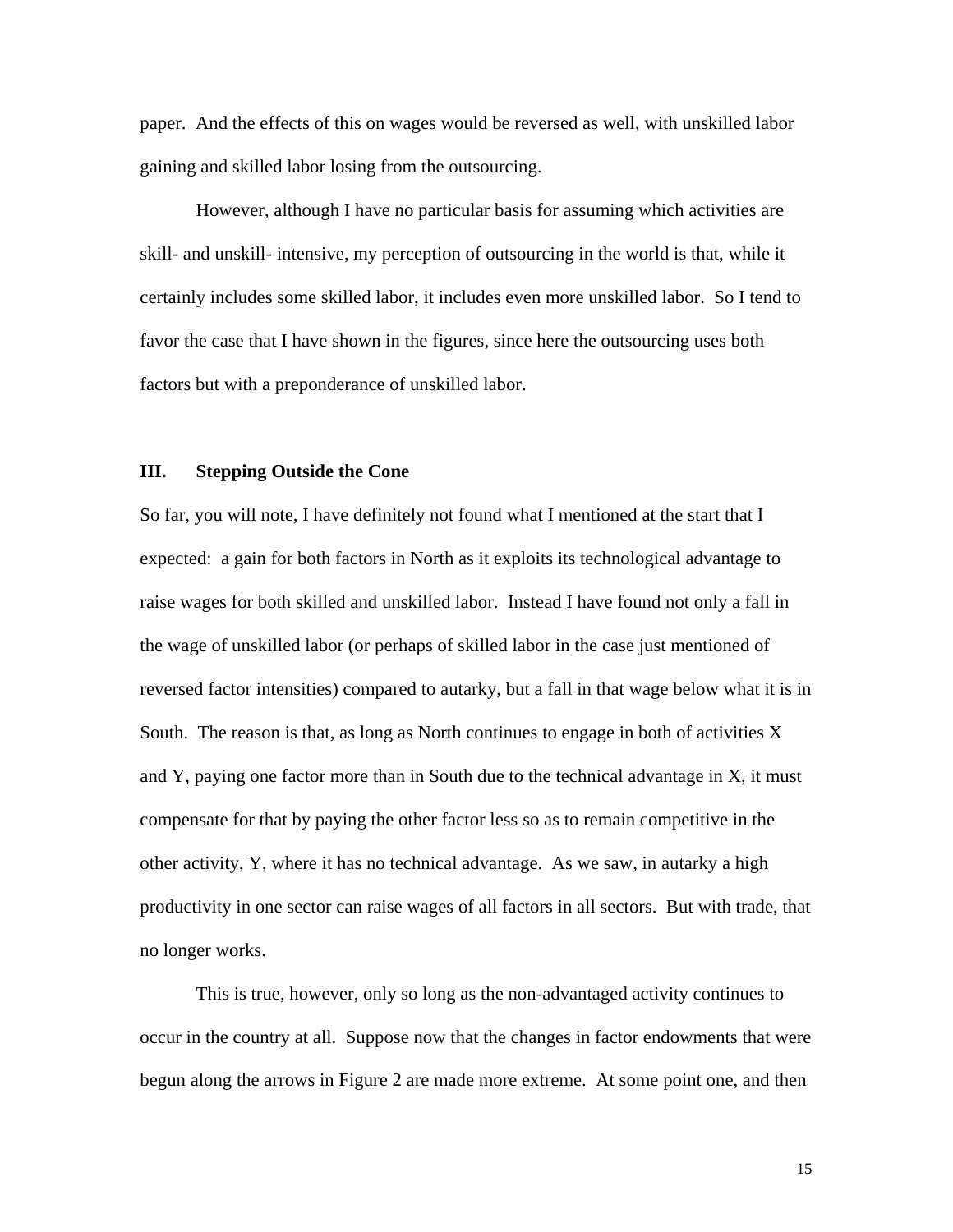both, countries' endowment points will pass outside of their respective cones of diversification.<sup>8</sup> That is, when point  $E^n$  crosses above the ray labeled  $\sigma^n$  in Figure 2, North will cea[se](#page-18-0) to produce Y at all. Likewise, when South's endowment  $E^s$  crosses below ray  $\sigma_Y^s$ , it will cease to produce X. For both, when that happens, the common tangents used to determine factor prices in Figure 1 (and reproduced without labels in Figure 2) no longer serve that purpose. Instead, each country's factor prices will be determined by the slopes of the respective single isoquants – for X in North and for Y in South – on which they will employ their entire factor endowments.

This is shown in Figure 3. The two endowment points are now outside of their respective cones (only one side of which is shown for each) and North produces  $X<sup>n</sup>$  while South produces (only)  $Y^s$ . Since X is not traded, North also combines its  $X^n$  with outsourcing of all of South's *Ys* to produce Z.

Factor prices in North are now given by the slope of the  $X<sup>n</sup>$  isoquant at North's endowment point. This is found in the figure by constructing a ray from the origin to point  $X<sup>n</sup>$ , then drawing the tangent to the unit-value-added isoquant where it crosses this ray. A similar construction identifies the factor prices in South. As drawn, the wage of unskilled labor is now higher in North than in South, and the wage of skilled labor is lower. The latter is perhaps surprising, but it is the natural result of my having substantially increased the relative abundance of skilled labor in North. A smaller change in endowments, taking us just slightly outside the cones of diversification, could

<span id="page-18-0"></span> <sup>8</sup>  $8$  I define a diversification cone here as the set of factor endowments consistent with incomplete specialization for a given technology and set of prices. Thus different prices would yield a different cone. This is a somewhat broader interpretation of the cone than is met in the usual discussion of a HO world economy, where the cone corresponds only to the prices that obtain in an integrated world economy. In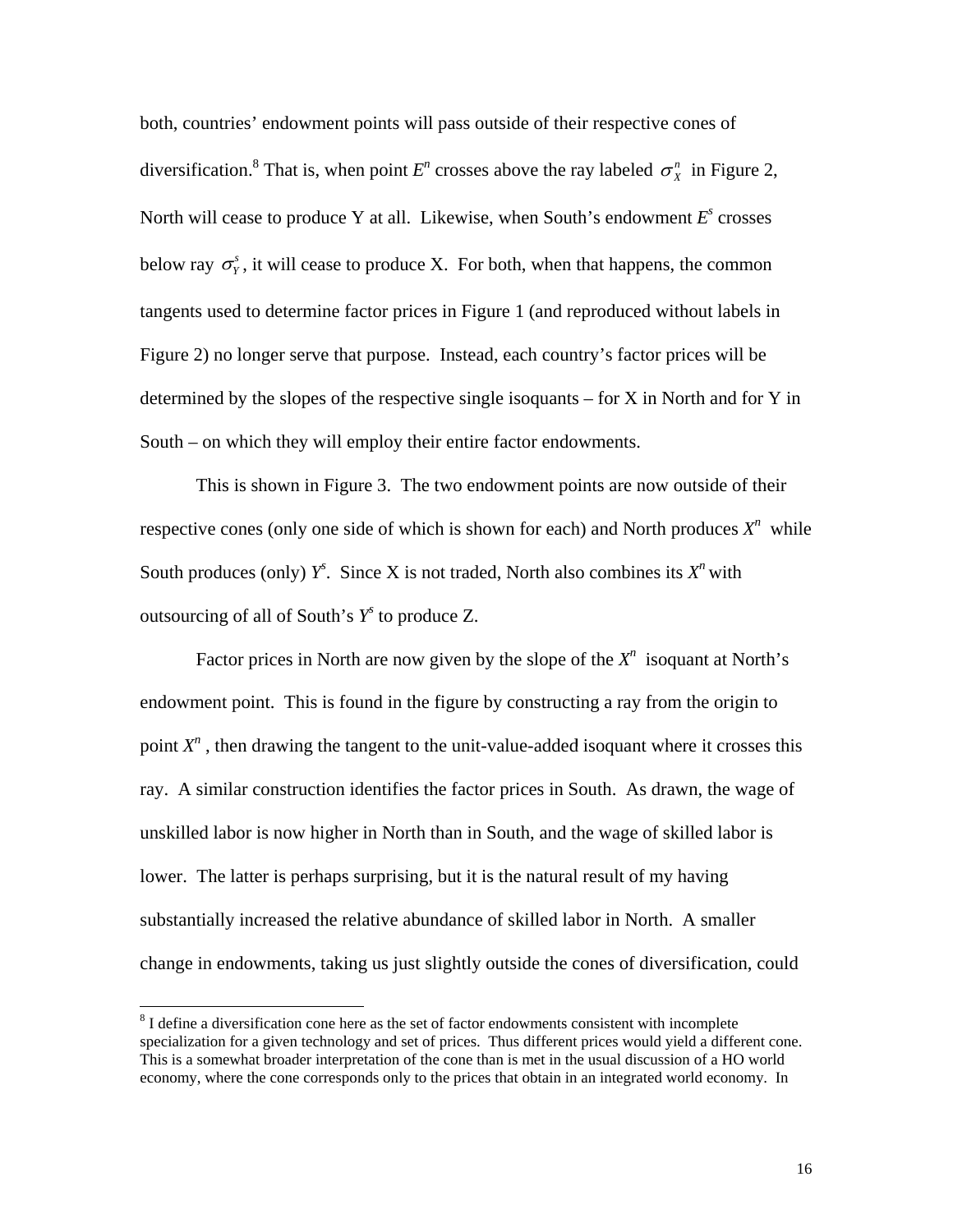have achieved prices of both factors higher in North than in South, although the picture would have been too cluttered to be comprehensible.

The lesson is, then, that the combination of an activity-specific technical advantage with outsourcing of another activity can indeed leave both factor prices higher in North than in South. But this is only possible (in this particular model) if the outsourced activity ceases completely in North.

As drawn in Figure 3, the skilled wage is lower in North than in South, but as I have said this need not be the case. Furthermore, it is worth pointing out that outsourcing in this example raises the wage of skilled labor *relative* to unskilled labor, compared to autarky. The reason is that, in autarky with the need to produce both  $X$  and  $Y$ , the economy's overall technology is more unskilled labor-intensive than it becomes when it is able to specialize completely in skill-intensive X. That is, by raising the demand for skilled labor in North, outsourcing raises that factor's relative wage. To see this, note that the move from autarky to specialized trade causes North to move from the Cobb-Douglas technology in (5), with skilled-labor share  $\theta$ , to the Cobb-Douglas technology in (2') with skilled-labor share  $\beta$ . If X is skill intensive compared to Y ( $\beta > \gamma$ ), as assumed here, then from (6)  $\theta < \beta$ . It follows that the relative wage of skilled labor in North,  $r^{n} / w^{n}$ , rises from  $(\theta/(1-\theta))(U^{n}/S^{n})$  in autarky to  $(\beta/(1-\beta))(U^{n}/S^{n})$  with free trade if it is able to specialize in X.

 $\overline{a}$ 

this model an integrated world economy would presumably have all factors move to North to benefits from the superior technology, an outcome that is irrelevant to the equilibrium I am looking at here.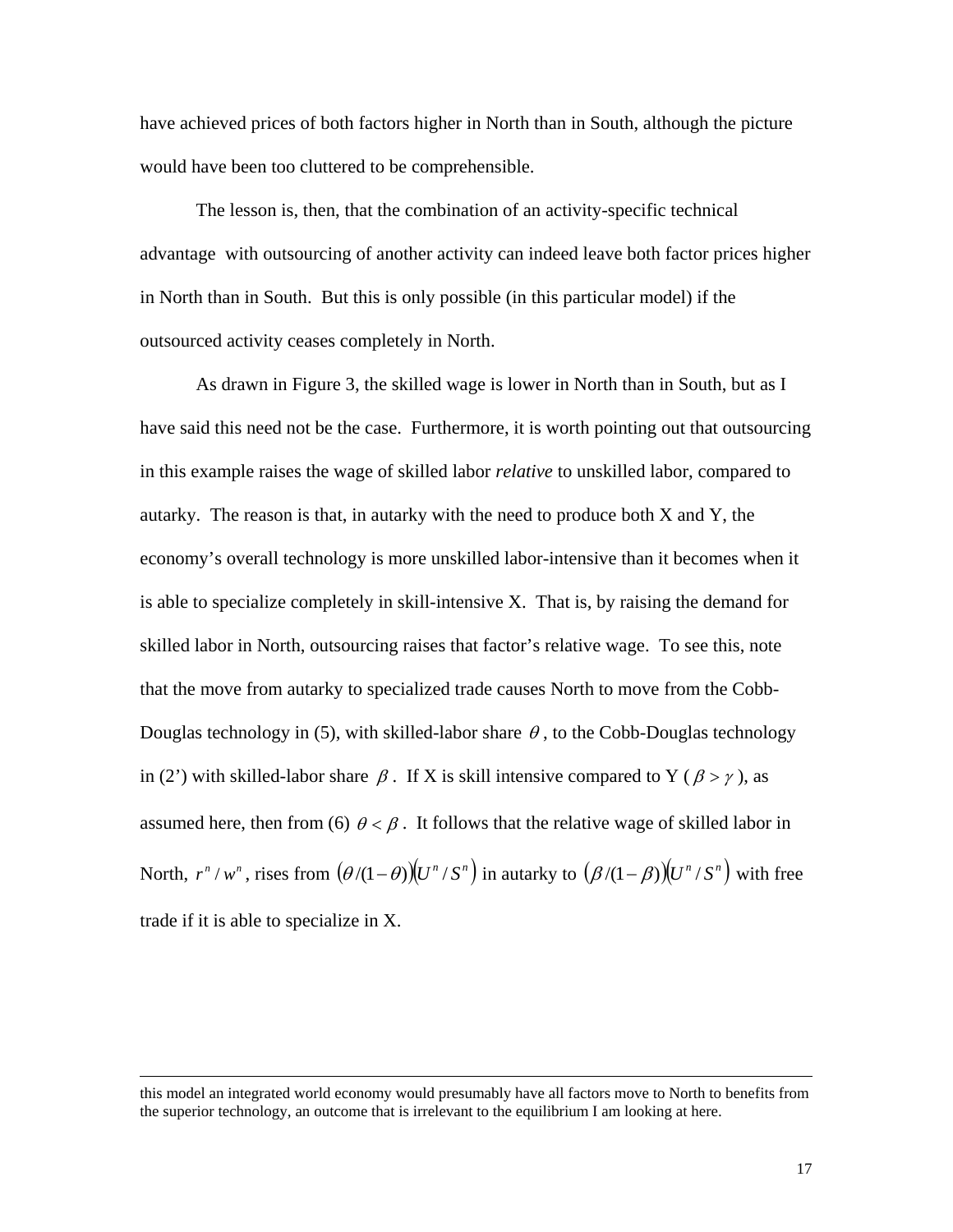### **IV. Discussion**

Like any model, this one simplifies reality, perhaps to an absurd extent. So the question is, what if anything do we learn from it that we are to believe may possibly be valid about the real world?

I rather like the idea that, within the firms and industries of the developed world, there are some activities that are done distinctly more efficiently than in developing countries, while there are others that we do no better than they. We have, after all, a well developed infrastructure and knowledge base that may actually be good for something. But these are not good for everything. There remain a great many things that we do that we are no better at doing than anyone else in the world. To the extent that the former activities make it possible for us to pay all of our workers more than comparable workers in developing countries, these latter activities are bound to have high costs. And if technologies of transport and communication make it possible to outsource these activities to lower-wage workers of all sorts abroad, then the world must gain from letting this happen, for reasons that are no more than the conventional gains from trade.

But what effects will this have on individual workers? We are accustomed in Heckscher-Ohlin trade theory for trade to alter real and relative factor prices, moving them toward factor price equalization. Here, however, the effect goes further than this. The scarce factor in the initially high-wage country actually falls below its counterpart in the low-wage country. This may be an artifact of the model's having only one sector and two activities within it, but I suspect not.

A more general model, beyond what I can attempt here, would include multiple sectors in which each incorporates multiple activities. Some of these activities would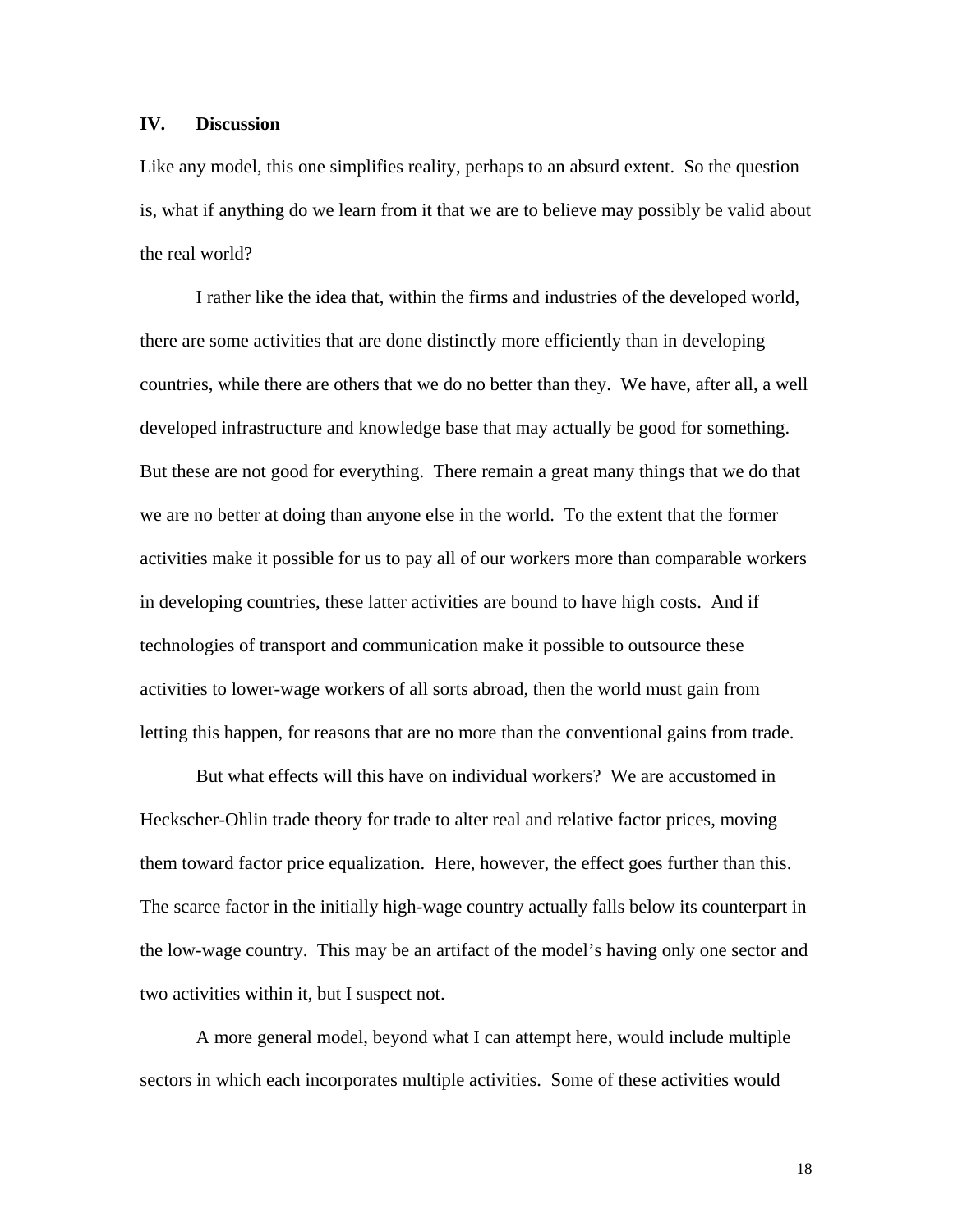benefit from a technological advantage in developed countries, while others would not. Some of the activities of both kinds would be capable to being outsourced, while others would not. Without outsourcing, there would then be trade, unlike the model here, with comparative advantage depending both on factor intensities/abundance and on the extent of technological advantage within sectors. The possibility of outsourcing would then allow the activities within industries also to become rationalized. Those that have benefited from Northern technology would stay there, while those that do not would go abroad, or at least this would happen subject to any limits imposed by the costs (here assumed to be zero) of coordinating the activities in different locations.

It is easy to see the gains from trade in such a world, since this model includes more scope than usual for exploiting comparative advantage. In effect, it combines Ricardian differences in technology within industries and firms with the factor-proportions-based comparative advantage of the Heckscher-Ohlin model.<sup>[9](#page-21-0)</sup> And like other reasons for and mechanisms of trade, this one need not cause those gains to be shared equally, or even at all, across the population. In the model here, if free trade leads to only a small amount of trade and outsourcing, due to factor endowments differing across countries by less than factor intensities differ across activities, owners of one factor actually fall below their counterparts abroad as a result of this trade. Only if larger differences in factor endowments generate substantially more trade do we find the possibility of all factors gaining from outsourcing.

<span id="page-21-0"></span><sup>-&</sup>lt;br>9 <sup>9</sup> Stated this way, it sounds very like the model of Davis (1995), though it is not. In Davis's model, a single industry has multiple goods, each using the same factor proportions, but with Ricardian differences favoring different countries in different ones of these goods.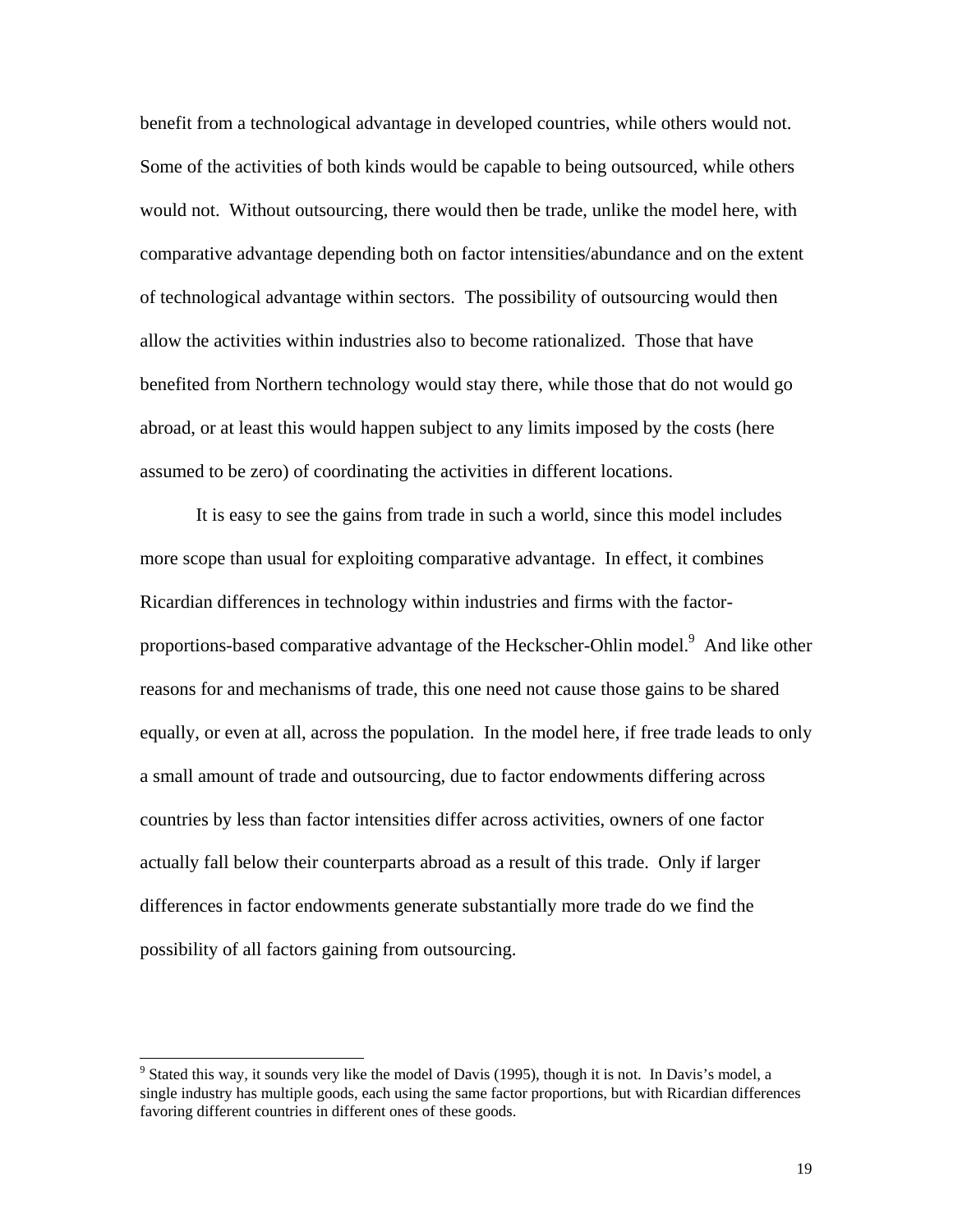### **References**

- Davis, Donald R. 1995 "Intra-Industry Trade: A Heckscher-Ohlin-Ricardo Approach," *Journal of International Economics* 39(3-4), (November), pp. 201-226.
- Deardorff, Alan V. 2001 "Fragmentation across Cones," in Sven W. Arndt and Henryk Kierzkowski, eds., *Fragmentation: New Production Patterns in the World Economy*, Oxford: Oxford University Press, pp. 35-51.
- Jones, Ronald W. and Henryk Kierzkowski 2001 "Globalization and the Consequences of International Fragmentation," in Rudi Dornbusch and Maurice Obstfeld, eds., *Money, Capital Mobility and Trade: Essays in Honor of Robert A. Mundell*, Cambridge, MA: MIT Press, pp. 365-383.
- Xu, Bin 2001 "Factor Bias, Sector Bias, and the Effects of Technical Progress on Relative Wages," *Journal of International Economics* 54(1), (June), pp. 5-25.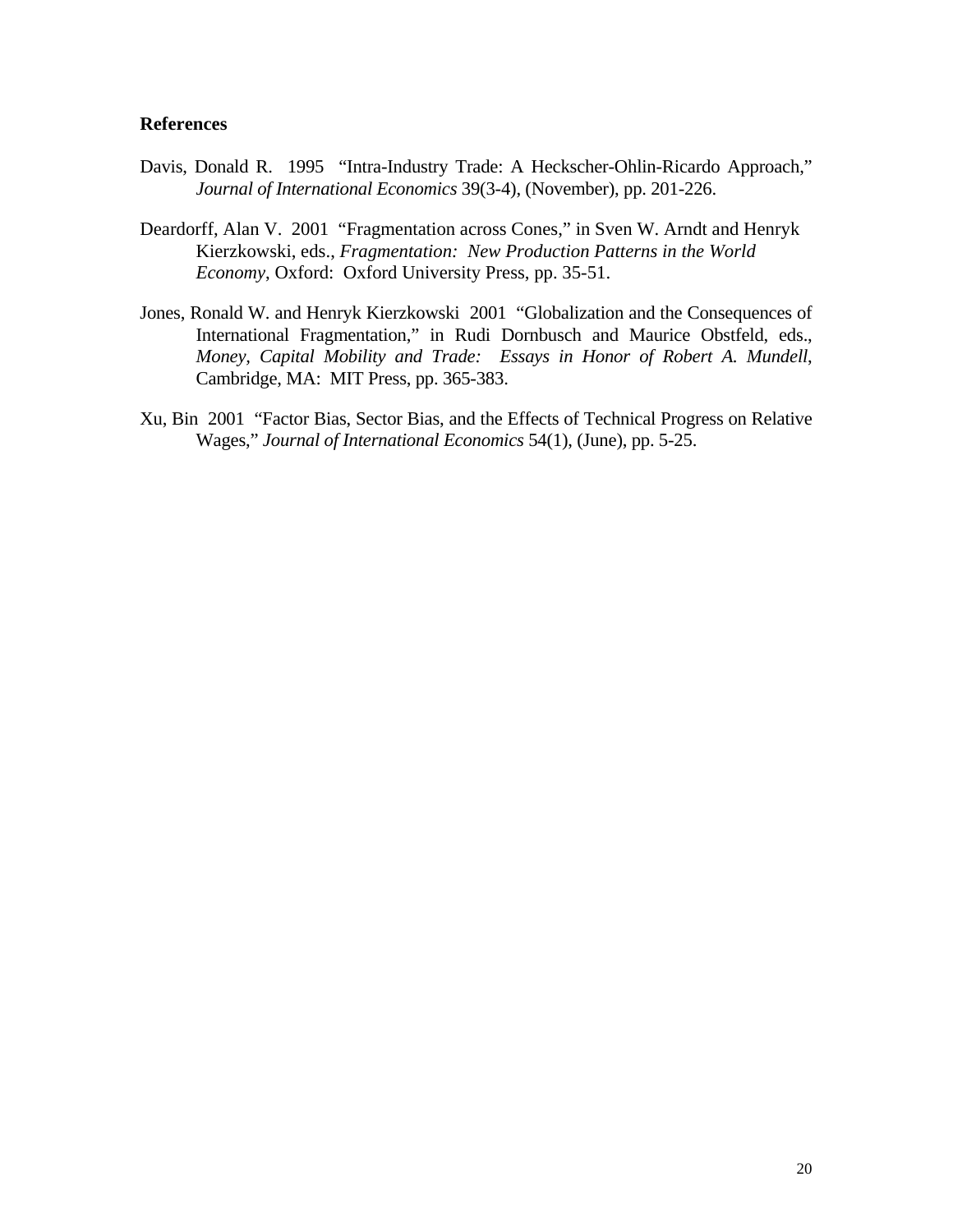

Figure 1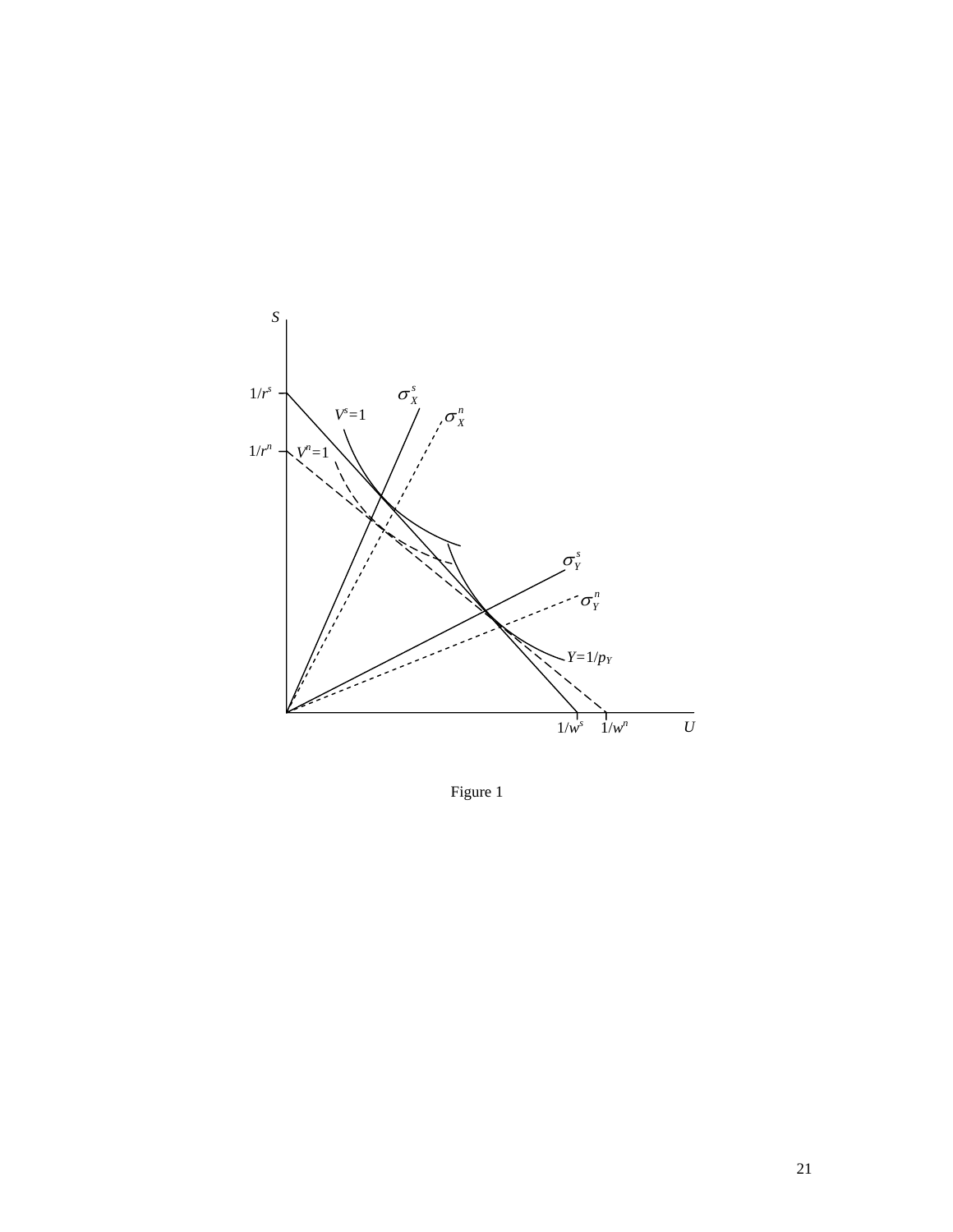

Figure 2